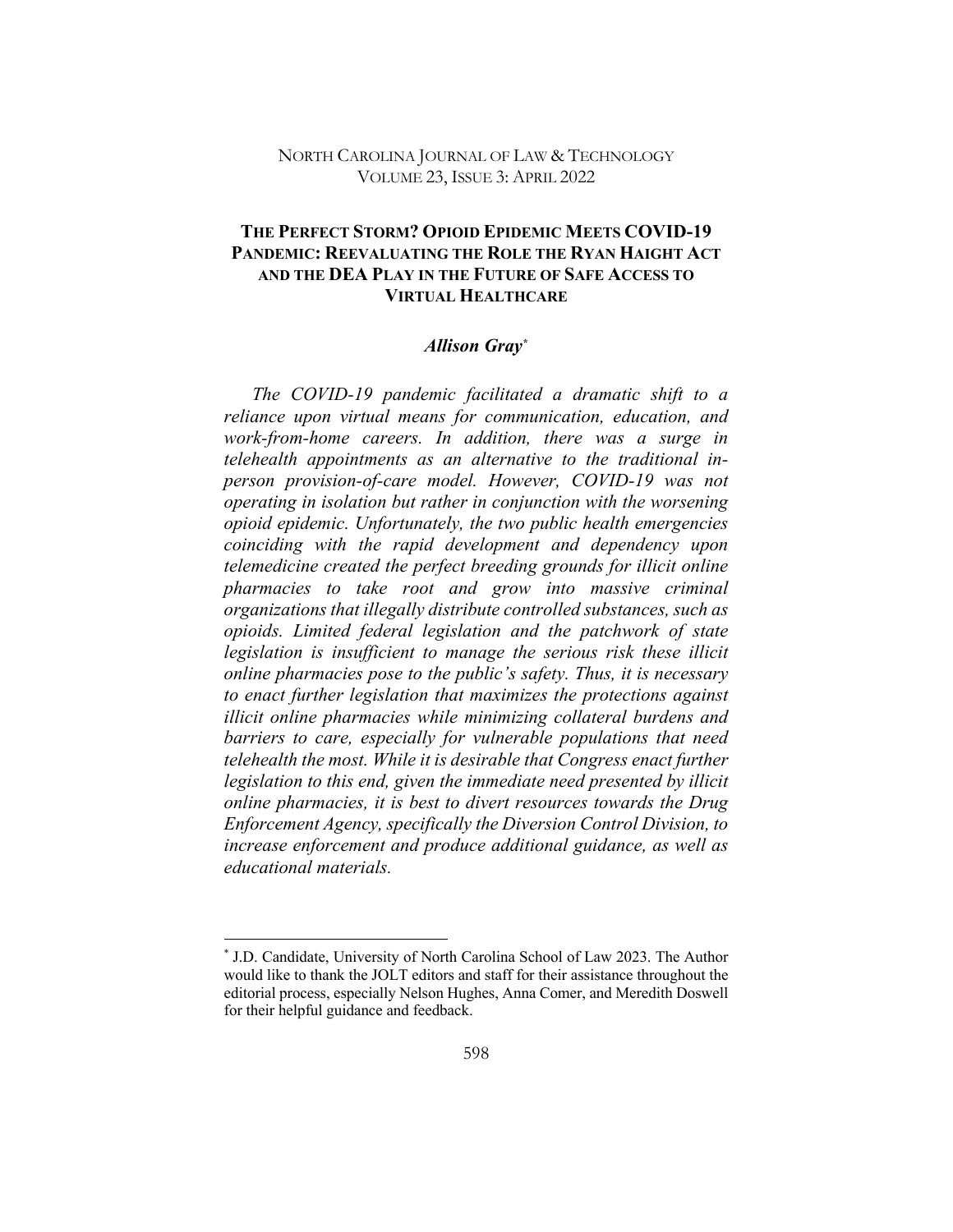#### **TABLE OF CONTENTS**

|                                                             | 599  |
|-------------------------------------------------------------|------|
| <b>II. THE SIGNIFICANT BENEFITS AND SERIOUS RISKS OF</b>    |      |
|                                                             | .606 |
|                                                             |      |
|                                                             |      |
| C. Arguably the Biggest Telemedicine Threat: Illicit Online |      |
|                                                             |      |
|                                                             |      |
| <b>IV. THE CURRENT ONLINE PHARMACY REGULATORY SCHEME</b>    |      |
|                                                             | .613 |
|                                                             |      |
| B. Public Health Emergency Limits Effect of the RHA616      |      |
|                                                             |      |
| AN ANALYSIS OF CRIMINAL PROSECUTIONS OF ILLICIT<br>V.       |      |
|                                                             |      |
| VI.                                                         |      |
| A. Model State Legislation for States to Regulate Online    |      |
| Pharmacies                                                  | 625  |
| B. The Preferable, Long-term Solution: Congressional Action |      |
|                                                             | 626  |
| C. The Preferable, Immediate Solution: Increasing           |      |
|                                                             |      |
|                                                             | .633 |

### **I. INTRODUCTION**

The emergence of the highly infectious coronavirus disease ("COVID-19") and the resulting pandemic drastically altered the landscape and trajectory of advancements in the healthcare industry.1 Although Americans watched COVID-19 slowly travel

<sup>1</sup> *See* Asim Kichloo et al., *Telemedicine, the Current COVID-19 Pandemic and the Future: a Narrative Review and Perspectives Moving Forward in the USA*, NAT'L CTR. FOR BIOTECH. INFO. (Aug. 18, 2020), https://www.ncbi.nlm.nih.gov/ pmc/articles/PMC7437610/#R3 [https://perma.cc/JKP3-QJSY] (discussing the rise in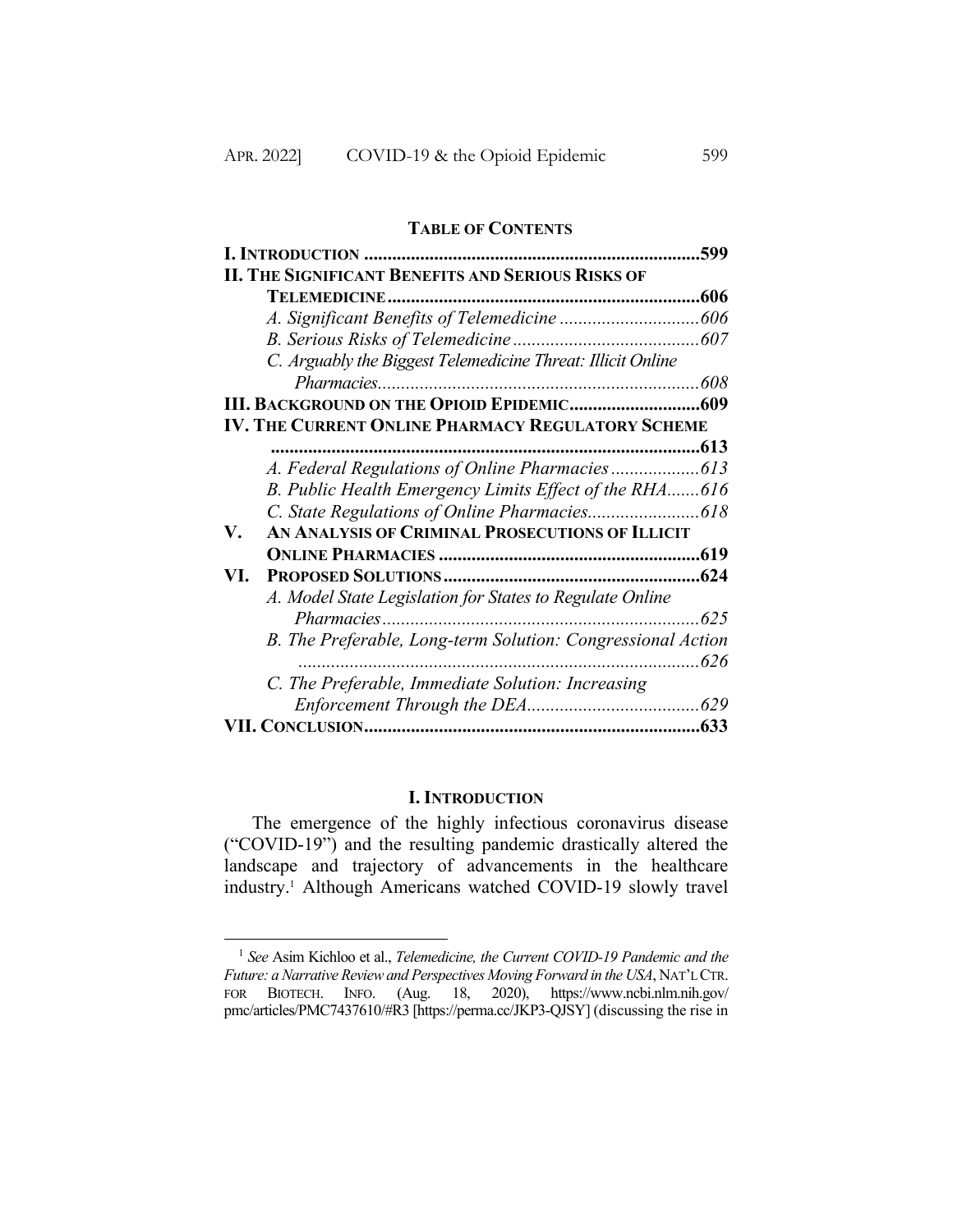from continent to continent, anticipating its continued spread, there was still an aura of disbelief when the virus arrived on U.S. soil in February of 2020.2 Identifying the virus as an impending danger, the Centers for Disease Control and Prevention ("CDC") advised Americans across the country, including healthcare providers, to implement social distancing guidelines to slow the spread of the virus and protect the country's most vulnerable populations.3 One crucially important aspect of these guidelines was the CDC's recommendation that healthcare facilities offer clinical services virtually, which sparked an ensuing surge in the use of telemedicine.4

Telemedicine is a specific subset of telehealth, defined as "a service that seeks to improve a patient's health by permitting twoway, real-time interactive communication between the patient and the physician at a distant site."5 Telehealth, on the other hand, is a broader concept that encompasses telemedicine, as well as any "technology used to collect and transmit patient data such as telephones, email and remote patient monitoring (RPM) devices to provide health education or ancillary healthcare services."6 Somewhat surprisingly, the concept of telemedicine originates from the "use of ancient hieroglyphs and scrolls to share information

the importance of telemedicine in response to COVID-19, as well as future implications of the increase in usage of telemedicine for the future of medicine).

<sup>2</sup> *See* Andrew Selsky, *Wash. State Sees 1st Virus Death*, NBCDFW (Feb. 24, 2020), https://www.nbcdfw.com/news/coronavirus/person-in-washington-state-first-in-us-todie-from-new-virus/2321864/ [https://perma.cc/X5W3-QLR8] (reporting that panic did not really ensue until after the first death in the United States as a result of the COVID-19 virus, which was immediately followed by the declaration of a state of emergency by Washington state, causing immense anxiety and compelling people to suddenly clear the shelves of stores of important necessities).

<sup>3</sup> *See* Lisa M. Koonin et al., *Trends in the Use of Telehealth During the Emergence of the COVID-19 Pandemic — United States, January–March 2020*, CTRS. FOR DISEASE CONTROL & PREVENTION (Oct. 30, 2020), https://www.cdc.gov/mmwr/ volumes/69/wr/mm6943a3.htm [https://perma.cc/5GF3-VRZP].

<sup>4</sup> *See id.*

<sup>5</sup> Kichloo et al., *supra* note 1, at 1 (quoting *Telehealth*, MEDICAID.GOV, https://www.medicaid.gov/medicaid/benefits/telemedicine/index.html [https://perma. cc/B6ZB-Z2E5]).

<sup>6</sup> *Id.*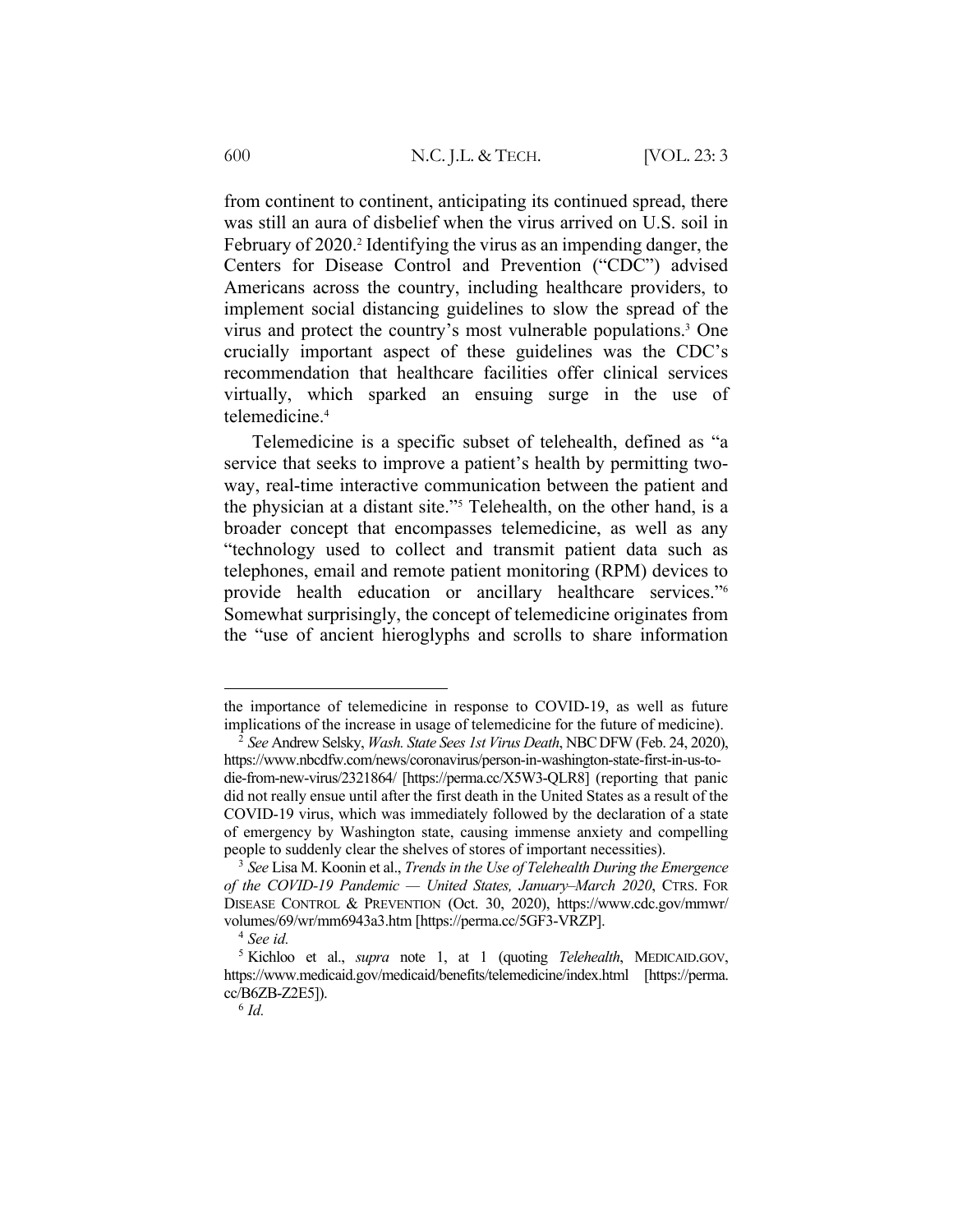about health-related events such as outbreaks or epidemics."7 In more modern times, the concept of telemedicine stems from astronauts and advancements in space exploration. Specifically, the National Aeronautics and Space Administration ("NASA") was instrumental in delegating resources for the development of telemedicine in order to provide medical care to astronauts by monitoring their vitals, determining diagnoses, and providing treatment while in space.8 Today, within the context of COVID-19, telemedicine is a vital solution to medical care accessibility barriers caused by the combination of a highly infectious disease and a healthcare system built on an in-person provision-of-care model.<sup>9</sup>

With the emergence of COVID-19, the reliance upon telemedicine grew exponentially. One study revealed that in April of 2020, "overall telehealth utilization for office visits and outpatient care was 78-times higher than in February 2020."10 Although experts acknowledge the shift from in-person appointments to telemedicine was "borne out of necessity," they also believe several factors contributed to telemedicine's ability to take root in today's medical system and grow to unprecedented levels as an option for the provision of medical care.11 These factors include: (1) "increased consumer willingness to use telehealth"; (2) "increased provider willingness to use telehealth"; and, (3) "regulatory changes enabling

<sup>7</sup> *See id.* at 2 (detailing the origins of telemedicine beginning with hieroglyphs, then the use of telegraphs during the Civil War, and then the use of videoconferencing for telepsychiatry in 1959).

<sup>8</sup> *See id.*

<sup>9</sup> Sirina Keesara et al., *Covid-19 and Health Care's Digital Revolution*, NEW ENG. J. MED. (2020), https://www.nejm.org/doi/full/10.1056/NEJMp2005835 [https://perma.cc/W9Q5-724G] ("This [in-person] care structure contributes to the spread of the virus to uninfected patients who are seeking evaluation. Vulnerable populations such as patients with multiple chronic conditions or immunosuppression will face the difficult choice between risking iatrogenic Covid-19 exposure during a clinician visit and postponing needed care.").

<sup>10</sup> Oleg Bestsennyy et al., *Telehealth: A Quarter-Trillion-Dollar Post-COVID-19 Reality?*, MCKINSEY & CO. (July 9, 2021), https://www.mckinsey.com/ industries/healthcare-systems-and-services/our-insights/telehealth-a-quartertrillion-dollar-post-covid-19-reality [https://perma.cc/9VBG-NXE2].

<sup>11</sup> *See id.*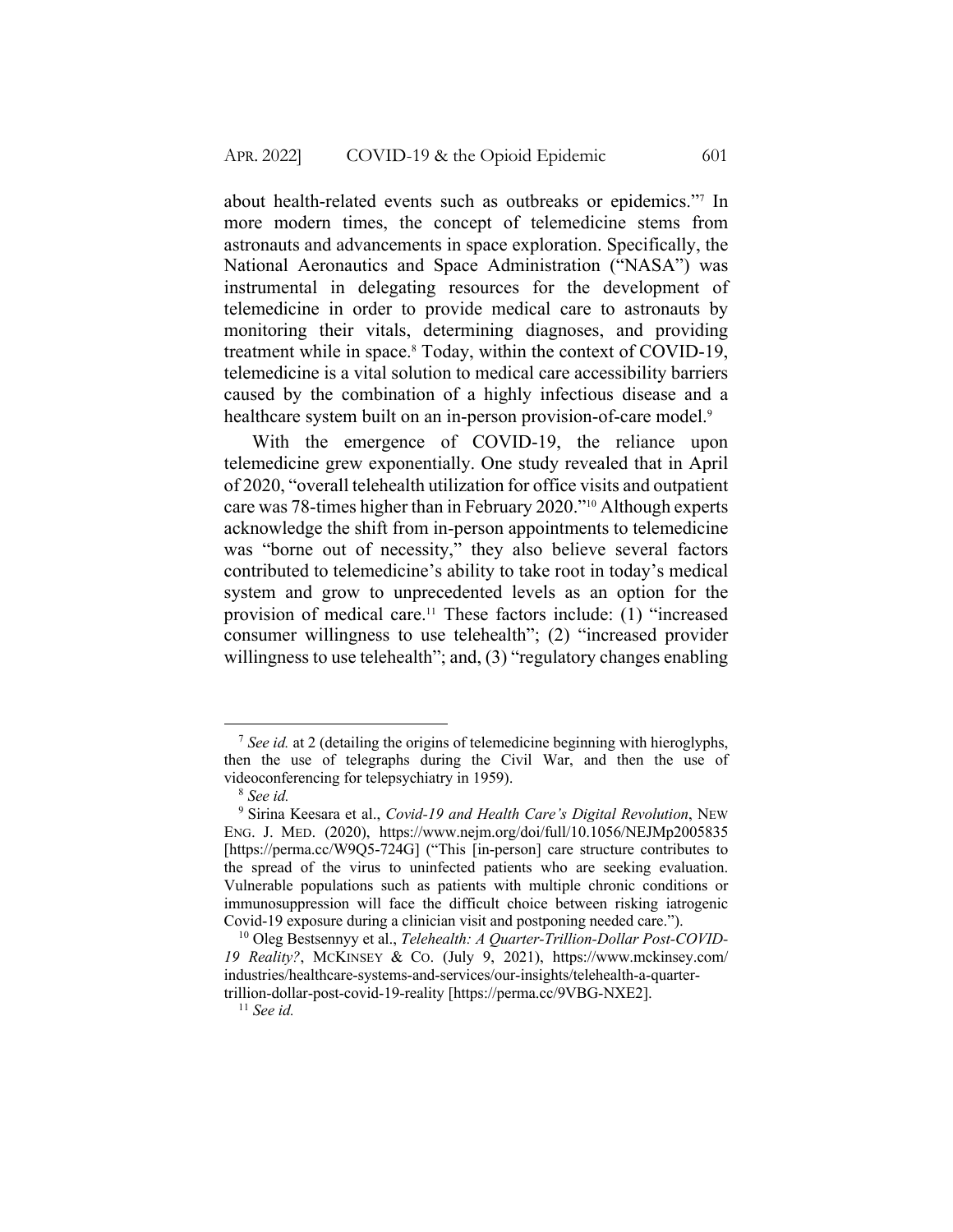greater access and reimbursement."12 In effect, these factors enabled telehealth to build a "bridge to care."<sup>13</sup>

Today, the use of telemedicine is still significantly higher than before the COVID-19 pandemic, although its prevalence has decreased since the initial spike that occurred soon after the pandemic began.14 In July of 2021, medical professionals observed a plateau in telehealth appointment demand; however, the subsequent surge in cases due to the even more infectious Delta variant correlated with another surge in telehealth appointment requests.15

Just as the prevalence of infections from the Delta variant was decreasing, a new variant called Omicron<sup>16</sup> reinforced the newfound reliance on telehealth. Despite the more widespread availability of COVID-19 vaccinations, breakthrough infections persisted, although serious hospitalizations and deaths were reduced by vaccinations and booster shots.<sup>17</sup> As a result of the everchanging conditions with the mutating virus, the pandemic has created a world where virtual interactions, such as those between a patient and doctor, are considered normal.

With no end to the COVID-19 pandemic in sight, there has been a substantial increased investment<sup>18</sup> in telehealth, solidifying telemedicine as a fixture in healthcare systems' offered services. The Mayo Clinic expects telemedicine to eventually be fully integrated into the healthcare system and has indicated that "telemedicine will become a force multiplier, given its ability to

 $12 \, Id.$ 

<sup>13</sup> *Id.*

<sup>14</sup> *See* Bestsennyy, *supra* note 10 ("As of July 2021 . . . [t]elehealth utilization has stabilized at levels 38X higher than before the pandemic.").

<sup>15</sup> *See* Emily Anthes, *The Delta Variant: What Scientists Know*, N.Y. TIMES (June 22, 2021), https://www.nytimes.com/2021/06/22/health/delta-variantcovid.html [https://perma.cc/64N7-DGSU].

<sup>16</sup> *Omicron Variant: What You Need to Know*, CTRS. FOR DISEASE CONTROL & PREVENTION (Feb. 2, 2022), https://www.cdc.gov/media/releases/2021/s1201 omicron-variant.html [https://perma.cc/UZU3-EUBF].

<sup>17</sup> *See id.*

<sup>18</sup> Bestsennyy, *supra* note 10 ("Investment in virtual care and digital health more broadly has skyrocketed, fueling further innovation, with 3X the level of venture capitalist digital health investment in 2020 than it had in 2017.").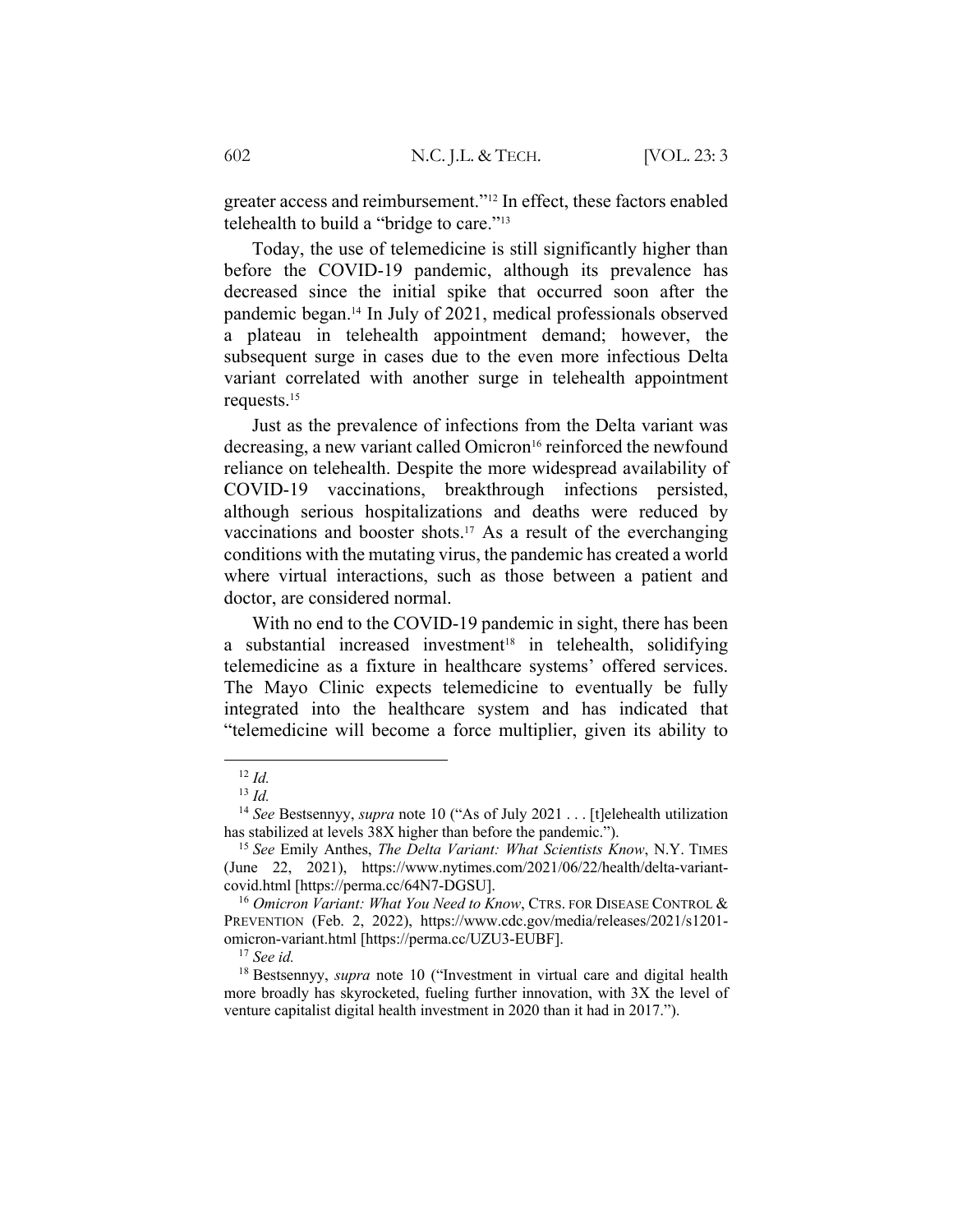scale care, improve the efficiency of workflows, and expand provider reach to underserved areas, including rural or geographically isolated populations globally."19 Additionally, the Mayo Clinic has explained that telemedicine will improve in-home care by making sure patients follow their individualized care plans administered remotely, thereby reducing hospitalizations.<sup>20</sup> Not only can virtual visits be used to monitor providers' patients at home, but "text, email and mobile phone applications as well as data from wearable devices can be used to share information between patients and clinicians."21

The COVID-19 pandemic has facilitated the expansion of medical care accessibility by utilizing existing technologies but revolutionizing them with a new purpose, evidenced by the newfound ability to obtain prescriptions from online pharmacies. Despite telemedicine's increased uses going forward, the advancements of telehealth are still shackled to legislation of the past. In 2008, Congress passed the Ryan Haight Act ("RHA") as an attempt to directly target online pharmacies.<sup>22</sup> Amending the Controlled Substances Act ("CSA"), the most notable addition included in the RHA is the requirement that a patient must have at least one in-person meeting with a doctor before receiving a prescription for a controlled substance.<sup>23</sup> Amidst the COVID-19 pandemic, this in-person requirement proved to be a significant obstacle to individuals obtaining their medications in a safe, socially distanced manner.

When COVID-19 prompted the U.S. Department of Health and Human Services ("HHS") to issue a public health emergency

<sup>19</sup> Zelalem Temesgen et al., *Health Care After the COVID-19 Pandemic and the Influence of Telemedicine*, MAYO CLINIC (Sept. 1, 2020), https:// www.mayoclinicproceedings.org/article/S0025-6196(20)30789-8/fulltext [https:// perma.cc/EA4Q-Y4MV]; *see also* Kichloo et al., *supra* note 1 ("Virtual appointments may provide specialty care to populations where it otherwise may not be available, such as those living in rural areas, deployed on military assignments or in prisons.").

<sup>20</sup> *See* Temesgen et al., *supra* note 19.

<sup>21</sup> Kichloo et al., *supra* note 1, at 1.

 $22$  21 U.S.C. § 829(e)(1).

<sup>23</sup> *Id.*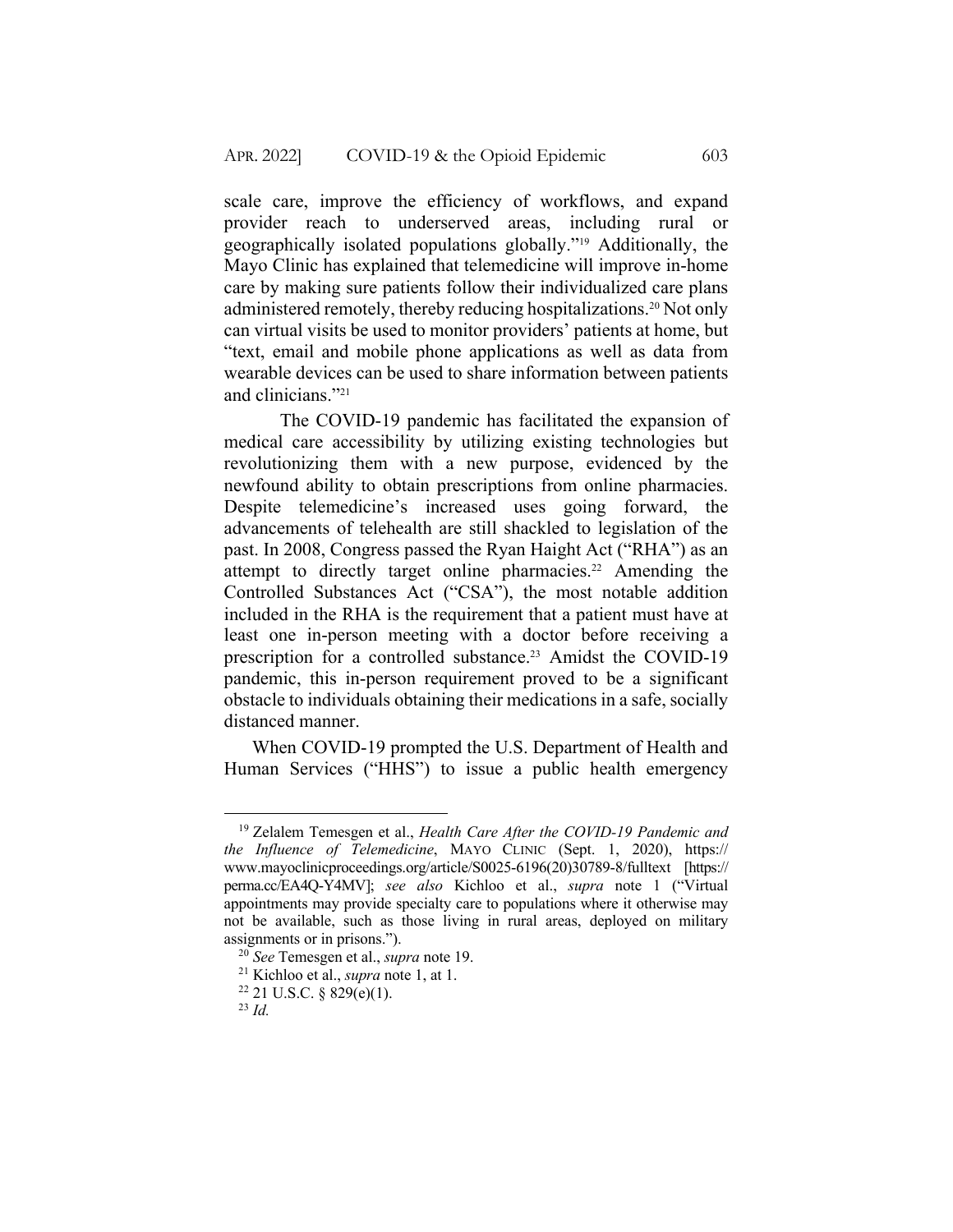$declaration<sup>24</sup>$ , the declaration triggered an exception to the CSA so that the provision requiring an in-person medical evaluation to receive controlled substances would no longer be enforced by the U.S. Drug Enforcement Administration ("DEA").<sup>25</sup> Although it will take years to know the effectiveness of this pandemic-related policy change orchestrated by the DEA, $26$  the in-person requirement has likely both protected some patients from illicit online pharmacies, while simultaneously creating an obstacle to medical care access for others. The rollback of the in-person provision of the RHA provides the unique opportunity to reassess its inclusion in the future regulation of illicit online pharmacies.

While this Article explains the patchwork of state law and the barriers to successful compliance for online pharmacies, this Article focuses on the reevaluation of the in-person requirement included in the RHA, as well as the role the DEA is playing and can play in stymieing the opioid crisis that has been exacerbated due to the combination of COVID-19 and the rise of telemedicine. While the in-person medical evaluation was implemented with good intentions, the unintended result of preventing medical care access for certain individuals provides an illustrative example to help guide the future mindset when regulating online pharmacies. Specifically, future regulations of illicit online pharmacies must focus on providing the most protection against illicit online pharmacies while minimizing collateral burdens and barriers to care, especially for vulnerable populations that need telehealth the most.

Although there are benefits to online pharmacies, the extreme dangers presented by the distribution of opioids by illicit online pharmacies requires careful consideration of the future of the RHA

<sup>24</sup> *Public Health Emergency Declarations*, DIVERSION CONTROL DIV., https://www.phe.gov/emergency/news/healthactions/phe/Pages/default.aspx [https://perma.cc/RGR3-XXUV] (last visited Sept. 30, 2021).

<sup>25</sup> *COVID-19 Information Page*, DIVERSION CONTROL DIV., https:// www.deadiversion.usdoj.gov/coronavirus.html [https://perma.cc/ZB7L-8X4T] (last visited Sept. 30, 2021).

<sup>26</sup> Libby Baney et al., *The Future of Telehealth and the Ryan Haight Act Post-Pandemic*, NAT'L ASS'N BDS. PHARMACY (Apr. 22, 2021) https:// nabp.pharmacy/news/blog/the-future-of-telehealth-and-the-ryan-haight-act-postpandemic/ [https://perma.cc/VU6J-5E2D].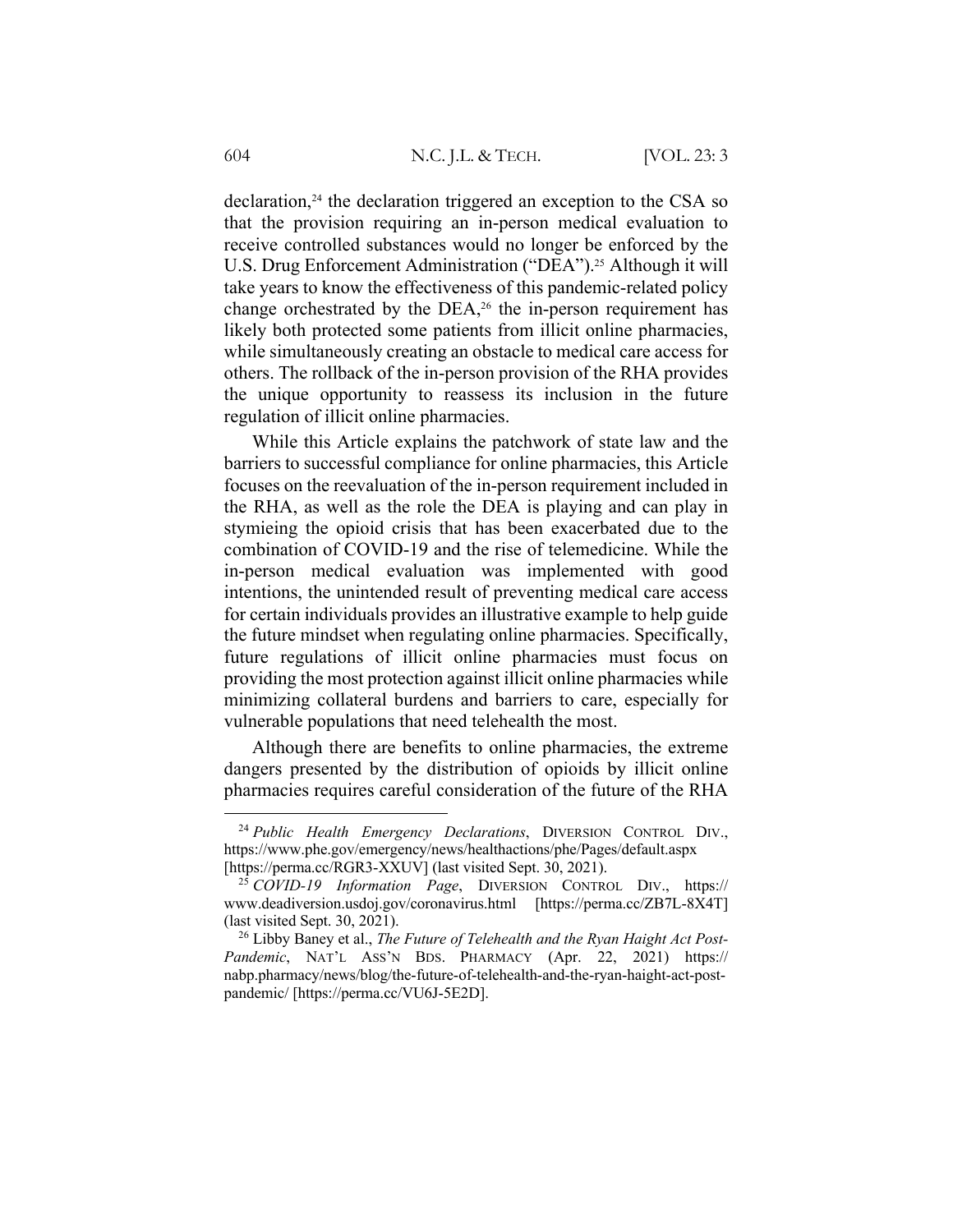and the continued role the DEA can play in stymieing the crisis. While Congressional action would be desirable to remedy the patchwork of statutes enacted by individual states regulating online pharmacies, such action cannot be taken fast enough to address the immediate need presented by illicit online pharmacies. Therefore, the DEA is best-situated to strike the balance of providing protections against these pharmacies, while minimizing the burdens to the populations that rely on virtual medical care. Consequently, the DEA should utilize its broad grant of authority to enhance regulation of illicit online pharmacies. To effectively combat these illegal operations and their contributions to the opioid endemic, the DEA may require increased funding directed to the Diversion Control Division ("DCD"), circulating additional guidance requiring more robust relationships between prescribing physicians and patients, and prioritizing the development of effective enforcement strategies.

This Article proceeds in five parts. Part II explores both the significant benefits, as well as the serious risks of telemedicine. Part III summarizes the tragic history of the opioid epidemic to contextualize how illicit online pharmacies contributed to that crisis. Part IV analyzes the statutory and regulatory structure related to online pharmacies, past and present, and at both the federal and state levels, and illuminates the inconsistencies in online pharmacy regulations amongst the states. Part V utilizes a study analyzing illicit online pharmacy prosecutions to focus on specific charges and imposed penalties. Finally, Part VI addresses the cracks in current U.S. law and regulatory schemes exposed and exacerbated by the COVID-19 pandemic and explores solutions, such as the adoption of a universalized Model State Legislation for the regulation of online pharmacies at the state level. However, this Article suggests that the best option to ensure safe access to telemedicine is ultimately for Congress to pass a statute standardizing the regulation of illicit online pharmacies amongst the states. But in the meantime, increased efforts and initiatives from the DEA are necessary.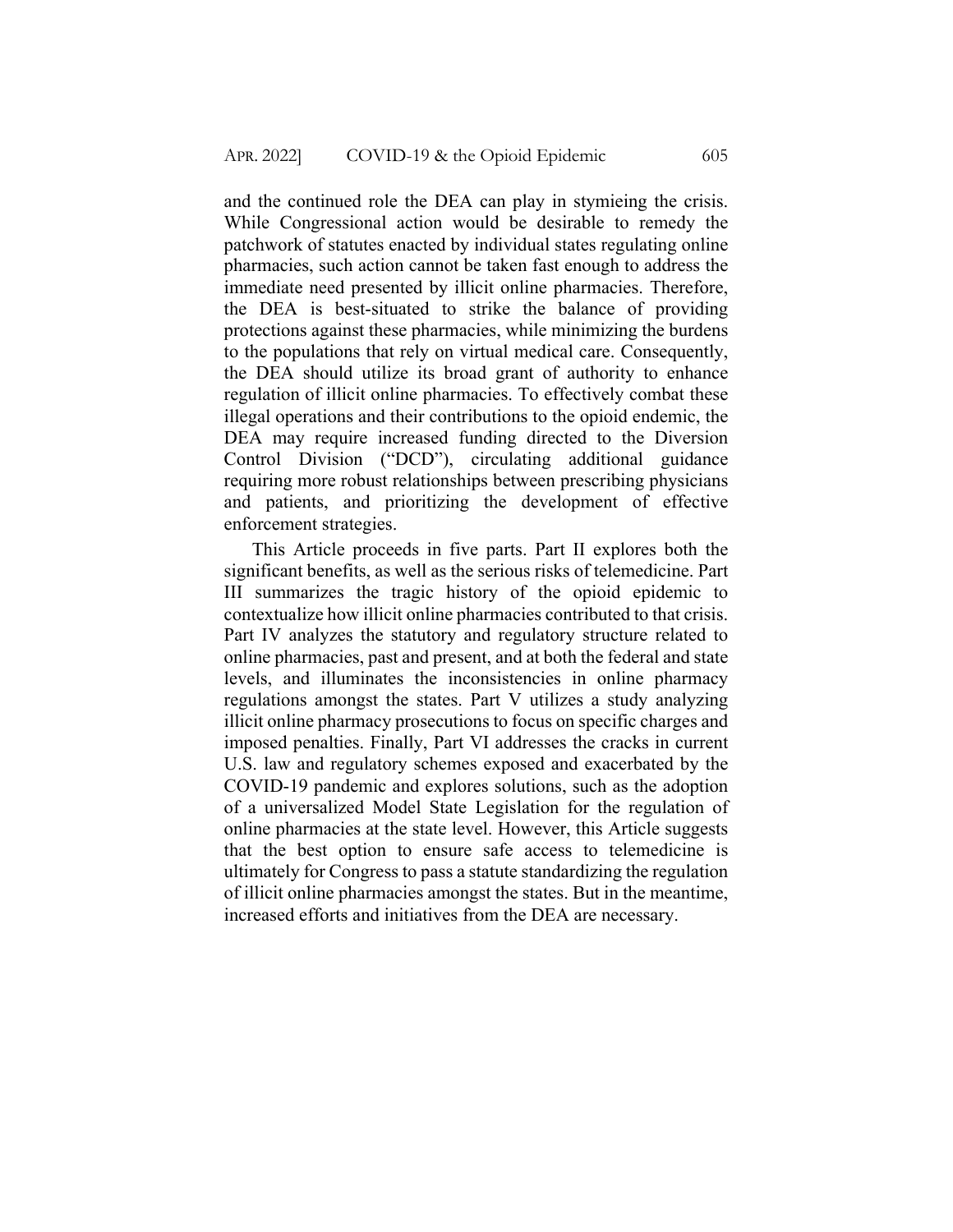### **II. THE SIGNIFICANT BENEFITS AND SERIOUS RISKS OF TELEMEDICINE**

The advancements in telemedicine have provided a plethora of benefits by delivering medical care virtually. Despite these benefits, the rapid growth of telemedicine has also created a suitable environment for illicit online pharmacies to flourish. Thus, it is important to identify the benefits of telemedicine to balance them against the severity of risk presented by illicit online pharmacies. This balancing can be utilized to inform future regulations by providing maximum protections against such illegal operations while minimizing the obstacles preventing access to virtual care. In this way, regulations can work to ensure that the benefits successfully outweigh the risks.

## *A. Significant Benefits of Telemedicine*

The inherent characteristics of telemedicine, including convenience and efficiency, certainly make it an attractive model for delivering healthcare services. The ease with which patients can receive care in the comfort of their home encourages individuals to seek medical care as soon as they suspect care is needed, rather than procrastinating due to the inconvenience of traveling to a doctor's office.27 Seeking medical care sooner can lead to earlier diagnoses and more timely treatment.<sup>28</sup> Further, telemedicine "can bring care to patients who may have difficulty traveling to their appointments, such as the elderly, the disabled, or those lacking sufficient transportation."29

In addition to the convenience, there is a significant efficiency aspect associated with telemedicine; it makes the provision of medical care more expedient. "Between travel time to healthcare facilities, waiting room time, and time actually obtaining medical care, Americans spend an average of 123 [minutes] per visit, with an average face-to-face time with a physician of 20.5 [minutes]."30

<sup>27</sup> *See* Temesgen et al., *supra* note 19.

<sup>28</sup> *See id.*

<sup>29</sup> Kichloo et al., *supra* note 1, at 6.

<sup>30</sup> *Id.*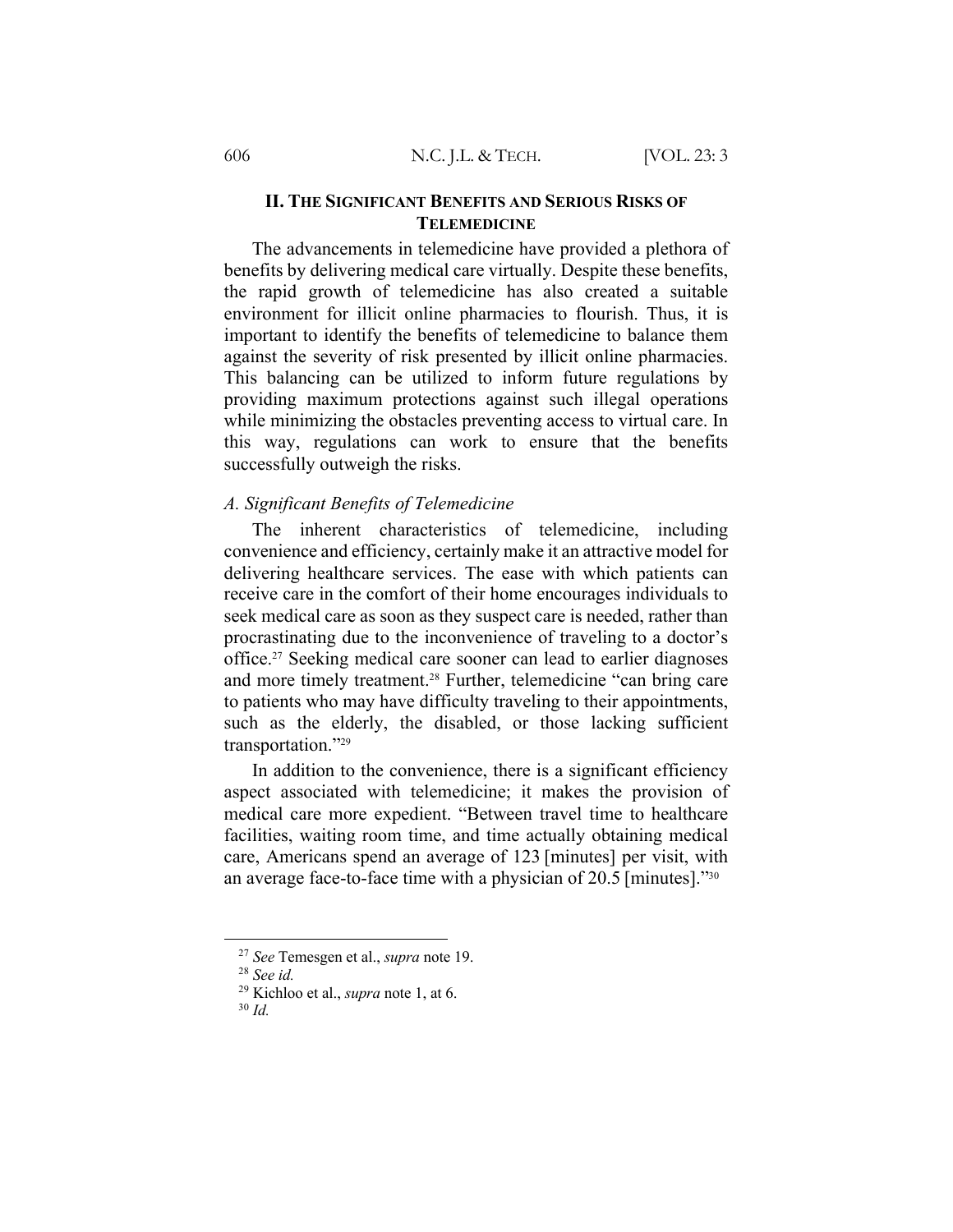Finally, telemedicine can also add an additional revenue stream for providers,<sup>31</sup> as well as reduce the healthcare industry's carbon footprint.32 While all of these benefits certainly make telemedicine attractive, the Mayo Clinic has warned "careful planning" and "continued scrutiny" will be required as telemedicine is implemented<sup>33</sup>—and for good reason, considering the associated risks telemedicine presents.

### *B. Serious Risks of Telemedicine*

Although telemedicine has substantial and important benefits, there is concern that the disadvantages may outweigh the benefits. One current challenge to telemedicine is the "lack of consumer awareness regarding . . . access to it, its services and its cost."34 According to a study conducted in 2019, "74.3% of consumers are unaware or believe their health system does not offer telemedicine services,"35 which is especially true in rural areas.<sup>36</sup>

Even more persuasive is the fact that telemedicine is viewed with skepticism by those who need healthcare services the most. In fact, the same 2019 study revealed "0% of customers who indicated their health as 'poor' reported using telemedicine in the past year," highlighting a major concern that the community members who really should be reaping the benefits of telemedicine are not utilizing the service at all.37 For those who do use telemedicine, many have voiced serious concerns about the security of their personal health information.38 But the biggest threat of all might be one that patients

<sup>31</sup> *See id.* ("[E]xpanding a practice's reach into new communities without the need to move locations. In addition, the option of telemedicine services within a practice may attract new consumers who would otherwise be unwilling to seek medical care.").

<sup>&</sup>lt;sup>32</sup> *See id.* ("Replacing in-person visits with telemedicine appointments has the potential to decrease carbon emissions via reducing travel to and from appointments.").

<sup>33</sup> *See* Temesgen et al., *supra* note 19.

<sup>34</sup> Kichloo et al., *supra* note 1, at 6*.*

<sup>35</sup> *Id.*

<sup>36</sup> *See id.*

<sup>37</sup> *See id.*

<sup>38</sup> *See id.*; *see also* Keesara et al., *supra* note 9 ("Department of Health and Human Services (HHS) has announced that it is using its enforcement discretion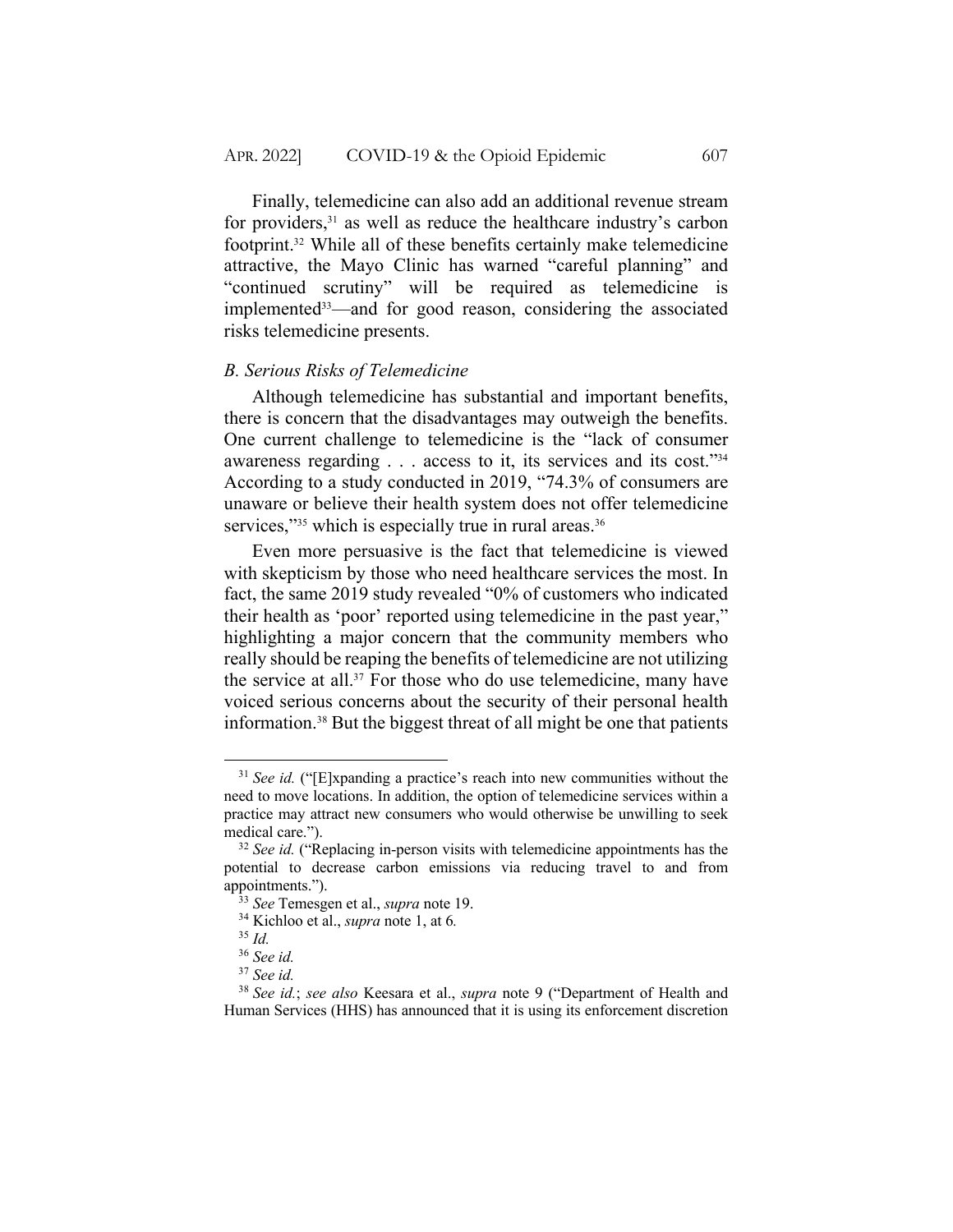have yet to fully realize: the collateral rise of illicit online pharmacies.

#### *C. Arguably the Biggest Telemedicine Threat: Illicit Online Pharmacies*

The growth of telemedicine has created a suitable environment for illicit online pharmacies to flourish. Although the first online pharmacy was established in 1999,39 the recent increased reliance on virtually-delivered health care has heightened the demand for online pharmacies—but not all of these pharmacies are law-abiding operations. A study conducted in 2016 by the Center for Safe Internet Pharmacies found:

Illicit online pharmacies are a far more common occurrence in the digital sphere than legitimate ones, with internet security firms estimating that 96% of all global online pharmacies actually operate illegally by failing to adhere to regulatory and safety requirements and are ergo in violation of professional, legal and ethical principles.40

This statistic demonstrates the imminent danger most of these illicit online pharmacies pose to the public's safety. Specifically related to the possibility of illicit pharmacies distributing controlled substances illegally is the threat that such actions are bound to be exacerbated by governments easing restrictions and oversight associated with virtual medical care to increase access to health care in response to the COVID-19 pandemic. The response by the DEA and the determination of the RHA's future applicability are two key considerations moving forward when thinking about how to provide the appropriate safeguards to neutralize the threat posed by illicit online pharmacies, especially in the midst of the opioid epidemic.

and will not impose penalties for using HIPAA-noncompliant private communications technologies to provide telehealth services during this public health emergency.").

<sup>39</sup> *See* Tim K. Mackey & Gaurvika Nayyar*, Digital Danger: A Review of the Global Public Health, Patient Safety and Cybersecurity Threats Posed By Illicit Online Pharmacies,* 118 BRITISH MED. BULL. 115, 116 (2016).

<sup>40</sup> *See id.* (citing *The Internet Pharmacy Market in 2016: Trends, Challenges and Opportunities*, LEGALSCRIPT.COM, (Jan. 2016), http://safemedsonline.org/ wp-content/uploads/2016/01/The-Internet-Pharmacy-Market-in-2016.pdf [https://perma.cc/AFB3-88AS].)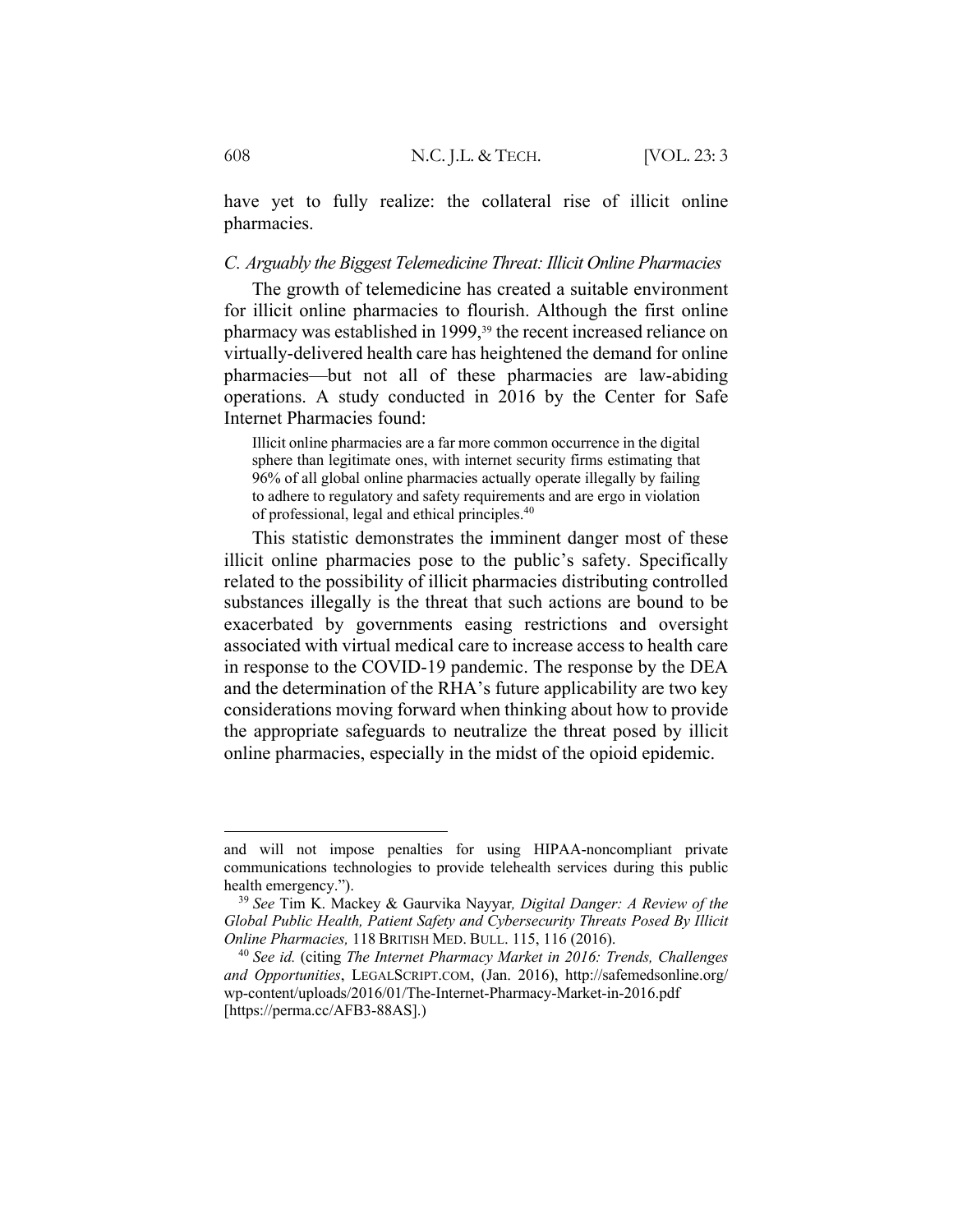### **III. BACKGROUND ON THE OPIOID EPIDEMIC**

Around 3400 B.C. the Sumerians in Mesopotamia cultivated the poppy plant, naming the plant *Hul Fil*, or the "joy plant," after observing its effect on individuals who consumed it.41 Over time, the poppy plant rapidly spread across all major civilizations but eventually transformed into a form commonly known in modern times as opioids. Derived from the poppy plant as a treatment for pain, opioids became the "magic wand"42 for pain treatment in the nineteenth century, leading to overprescribing of the pain medication and eventually sparking concerns about its abuse and potential to be addictive.43 The worries of the addictive qualities of opioids during the twentieth century led to the "widely held perception among professionals in the United States that the longterm use of opioid therapy to treat chronic pain was contraindicated by the risk of addiction, increased disability and lack of efficacy over time."44 Although medical professionals were the ones prescribing opioids, seemingly with no restrictions, doctors were not the primary facilitator of the resulting opioid crisis.

Surprisingly, however, steps taken by the federal government is what sparked increased opioid usage in the United States.<sup>45</sup> In 1935, Congress passed the Social Security Act, which, among other things, created the Centers for Medicare and Medicaid Services ("CMS"), a federal agency, and mandated that the CMS establish "minimum health and safety and standards that must be met by providers and

<sup>41</sup> Andrew Rosenblum et al., *Opioids and the Treatment of Chronic Pain: Controversies, Current Status, and Future Directions*, NAT'L CTR. FOR BIOTECH.INFO. (July 16, 2009), https://www.ncbi.nlm.nih.gov/pmc/articles/PMC2711509/ [https:// perma.cc/CZA3-CRM6].

<sup>42</sup> Erick Trickey, *Inside the Story of America's 19th-Century Opiate Addiction*, SMITHSONIAN MAG. (Jan. 4, 2018), https://www.smithsonianmag.com/history/ inside-story-americas-19th-century-opiate-addiction-180967673/ [https://perma.cc/ UJ3R-KMY6].

<sup>43</sup> *See* Rosenblum et al., *supra* note 41.

<sup>44</sup> *Id.*

<sup>45</sup> *See Quality, Safety & Oversight - Certification & Compliance*, CTRS. FOR MEDICARE & MEDICAID SERVS. (Jan. 12, 2022), https://www.cms.gov/ Medicare/Provider-Enrollment-and-Certification/CertificationandComplianc [https:// perma.cc/L4AN-UGZU].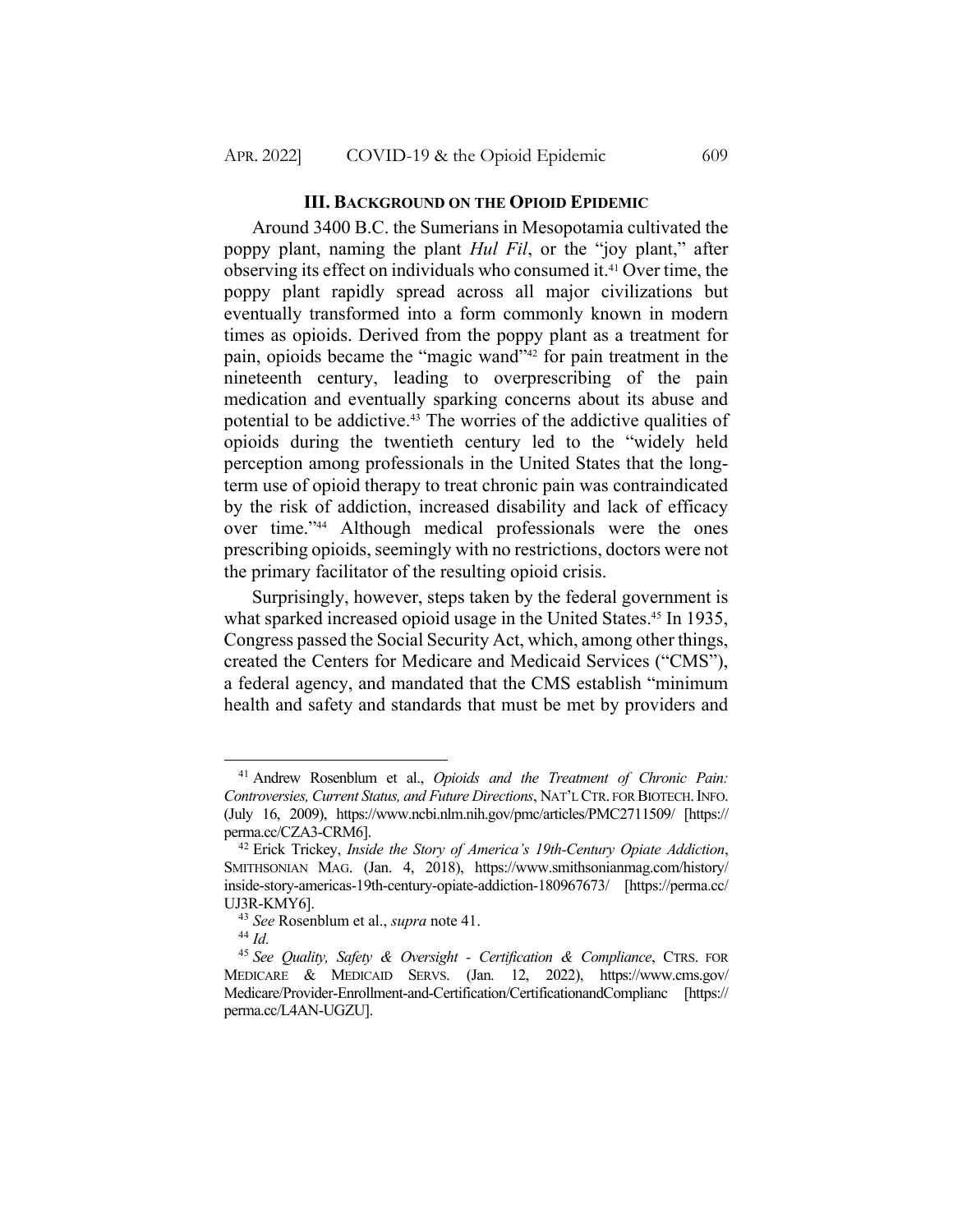suppliers participating in the Medicare and Medicaid programs."<sup>46</sup> The Joint Commission, a nonprofit that accredits hospitals to receive funding from Medicare and Medicaid, worked with CMS to create a set of standards to receive funding.<sup>47</sup>

Then, in 1996, Purdue Pharma aggressively marketed OxyContin, claiming that "[o]ne dose relieves pain for 12 hours, more than twice as long as generic medications."48 In 1980, in support of the safety of OxyContin, a group of doctors wrote a letter to the New England Journal of Medicine, which has been erroneously cited for the assertion that "the risk of addiction [to OxyContin] was less than one percent."49 With "dubious or misinterpreted research" widely publicized,<sup>50</sup> Purdue Pharma encouraged doctors to prescribe higher doses—as opposed to more frequent doses—when the pain relief did not last twelve hours.<sup>51</sup> This suggestion contradicted research "show[ing] that the more potent the dose of an opioid such as OxyContin, the greater the possibility of overdose and death."52

In 2001, the Joint Commission implemented new pain assessment and management standards for hospitals.<sup>53</sup> The revised standards encouraged that more attention be delegated to pain management,<sup>54</sup> and doctors and nurses started implementing

 $52 \dot{Id}$ 

<sup>54</sup> David W. Baker, *Clarification of April 13, 2016, Statement on Pain Management,* JOINT COMM'N (Apr. 18, 2016), https://jointcommission.newmedia-release.com/2016\_statement/downloads/April\_2016\_Pain\_Statement.pdf

<sup>46</sup> *Id.*

<sup>47</sup> *Standards Development Process*, JOINT COMM'N https://www.joint commission.org/standards/about-our-standards/ [https://perma.cc/TB7G-CDRF] (last visited Feb. 5, 2022).

<sup>48</sup> Harriet Ryan et al., *"You Want a Description of Hell?" Oxycontin's 12-Hour Problem*, L.A. TIMES, (May 5, 2016), https://www.latimes.com/projects/oxycontinpart1/ [https://perma.cc/9Y6G-NCNB].

<sup>49</sup> The Editorial Board, *An Opioid Crisis Foretold*, N.Y. TIMES (Apr. 21, 2018), https://www.nytimes.com/2018/04/21/opinion/an-opioid-crisis-foretold.html [https:// perma.cc/FK2G-NXD7].

<sup>50</sup> *Id.*

<sup>51</sup> Ryan et. al., *supra* note 48.

<sup>53</sup> *The Joint Commission: Over a Century of Quality and Safety*, JOINT COMM'N (2022), https://www.jointcommission.org/-/media/tjc/documents/about-us/tjchistory-timeline-through-2021.pdf [https://perma.cc/ZW4Q-N8VC].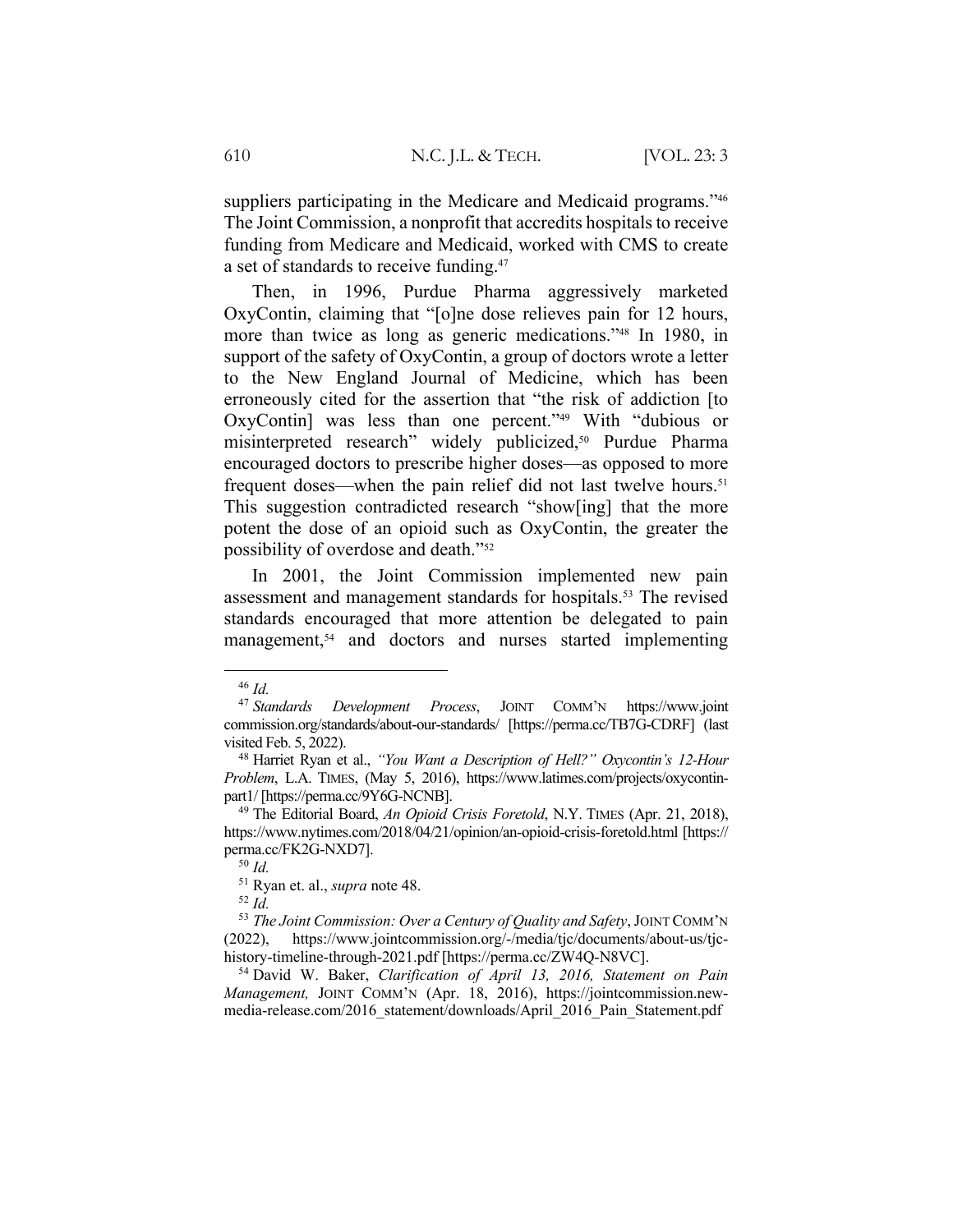numerical rating scales to assess pain in an effort to satisfy the standards to continue to receive funding.<sup>55</sup> Drug companies capitalized on the need for better pain treatment methods and began promoting opioid painkillers as the solution.<sup>56</sup> The combination of the Joint Commission's standards for pain assessment and treatment, as well as doctors more loosely prescribing opioids in reliance upon drug companies' manipulative marketing practices, resulted in a massive spike in drug overdoses and deaths.<sup>57</sup> Specifically, the CDC reported that "since 2000, the rate of deaths from drug overdoses ha[d] increased 137% including a 200% increase in the rate of overdose deaths involving opioids."58 In 2016, an "estimated 40% of opioid overdose deaths involved a prescription opioid."59

Today, the opioid epidemic rages on; the increase of opioid prescriptions to treat pain has led to systemic misuse.60 The CDC's National Center for Health Statistics estimated that 100,306 drug overdoses were attributed to opioids in the United States in the mere

<sup>[</sup>https://perma.cc/AZK3-QB2P] ("The Joint Commission first established standards for pain assessment and treatment in 2001 in response to the national outcry about the widespread problem of undertreatment of pain."); *see also* David W. Baker, *The Joint Commission's Pain Standards: Origins and Evolution*, THE JOINT COMM'N (May 5, 2017), https://www.jointcommission.org/-/media/ tjc/documents/resources/pain-management/pain\_std\_history\_web\_version\_0512 2017pdf.pdf?db=web&hash=E7D12A5C3BE9DF031F3D8FE0D8509580&hash =E7D12A5C3BE9DF031F3D8FE0D8509580 [https://perma.cc/6P9H-NMVX].

<sup>55</sup> *See* Baker, *The Joint Commission's Pain Standards: Origins and Evolution*, *supra* note 54.

<sup>56</sup> German Lopez, *A Rising Death Toll*, N.Y. TIMES (Feb. 14, 2022), https://www.nytimes.com/2022/02/13/briefing/opioids-drug-overdose-deathtoll.html?searchResultPosition=1 [https://perma.cc/FJ3H-QKGG].

<sup>57</sup> *Id.*

<sup>58</sup> *Increases in Drug and Opioid Overdose Deaths — United States, 2000–2014*, CTRS. FOR DISEASE CONTROL & PREVENTION (Jan. 1, 2016), https://www.cdc.gov/ mmwr/preview/mmwrhtml/mm6450a3.htm#:~:text=During%202014%2C%2047%2 C055%20drug%20overdose,in%202014%20(Figure%201). [https://perma.cc/3DAN-35U5].

<sup>59</sup> *What Is the U.S. Opioid Epidemic?*, U.S. DEP'T OF HEALTH & HUM. SERVS. https://www.hhs.gov/opioids/about-the-epidemic/index.html [https://perma.cc/X36D-WVJZ] (last visited Feb 5, 2022).

<sup>60</sup> *Id.*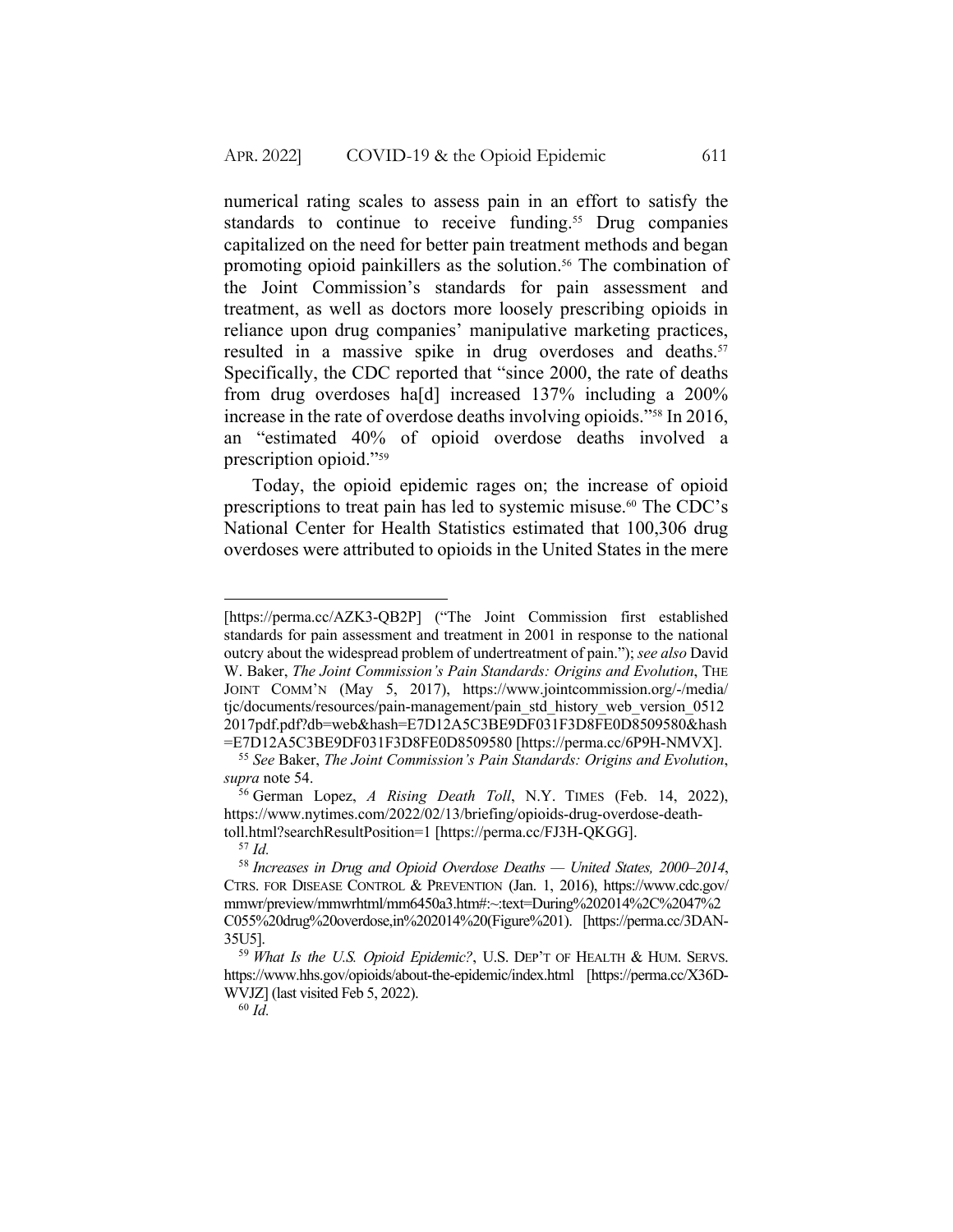span of a year (from April 2020 to April 2021).<sup>61</sup> To put that astonishing number into perspective, that number is an increase of 28.5% from the 78,056 drug overdose deaths during  $2020^{62}$  and is also "more than vehicle crash and gun deaths combined."63 In addition to concerns about drug users overdosing on opioids, there is also a concern for newborns experiencing withdrawal symptoms from opioids as a result of their mothers' use while pregnant.<sup>64</sup>

In the past two years alone, the drug epidemic has worsened. Overdose deaths spiked 50% as fentanyl, a synthetic opioid, "spread in illegal markets . . . [and] more people turned to drugs during the pandemic, and treatment facilities and other services shut down."65 Recognizing the severity of the opioid epidemic, the HHS declared the opioid crisis an official "public health emergency" in October of 2017.66 In January of 2022, the HHS renewed its determination as a result of the ongoing, tragic consequences of the opioid crisis.<sup>67</sup> Despite widespread misuse of opioids since the early 2000s, the drug epidemic was finally recognized as a public health emergency in 2017 and has been exacerbated by the COVID-19 pandemic. With an increased likelihood of death resulting from drug overdose and the rising death toll, the current regulatory framework does not reflect the severity of the opioid epidemic and telemedicine's contribution to the problem.

<sup>61</sup> *Drug Overdose Deaths in the U.S. Top 100,000 Annually*, CTRS. FOR DISEASE CONTROL & PREVENTION (Nov. 17, 2021), https://www.cdc.gov/nchs/pressroom/ nchs press releases/2021/20211117.htm [https://perma.cc/75PM-RT8R].

<sup>62</sup> *Id.*

<sup>63</sup> Lopez, *supra* note 56.

<sup>64</sup> *What is the U.S. Opioid Epidemic?*, *supra* note 59.

<sup>65</sup> Lopez, *supra* note 56.

<sup>66</sup> *Public Health Emergency Declarations*, U.S. DEP'T OF HEALTH & HUM. SERVS., https://www.phe.gov/emergency/news/healthactions/phe/Pages/default.aspx [https://perma.cc/ZL5T-VXCW] (last visited Feb. 5, 2022).

<sup>67</sup> *Renewal of Determination That a Public Health Emergency Exists*, U.S. DEP'T OF HEALTH & HUMAN SERVS. (Jan. 3, 2022), https://aspr.hhs.gov/ legal/PHE/Pages/Opioid-3Jan22.aspx [https://perma.cc/N8UM-N8ZK].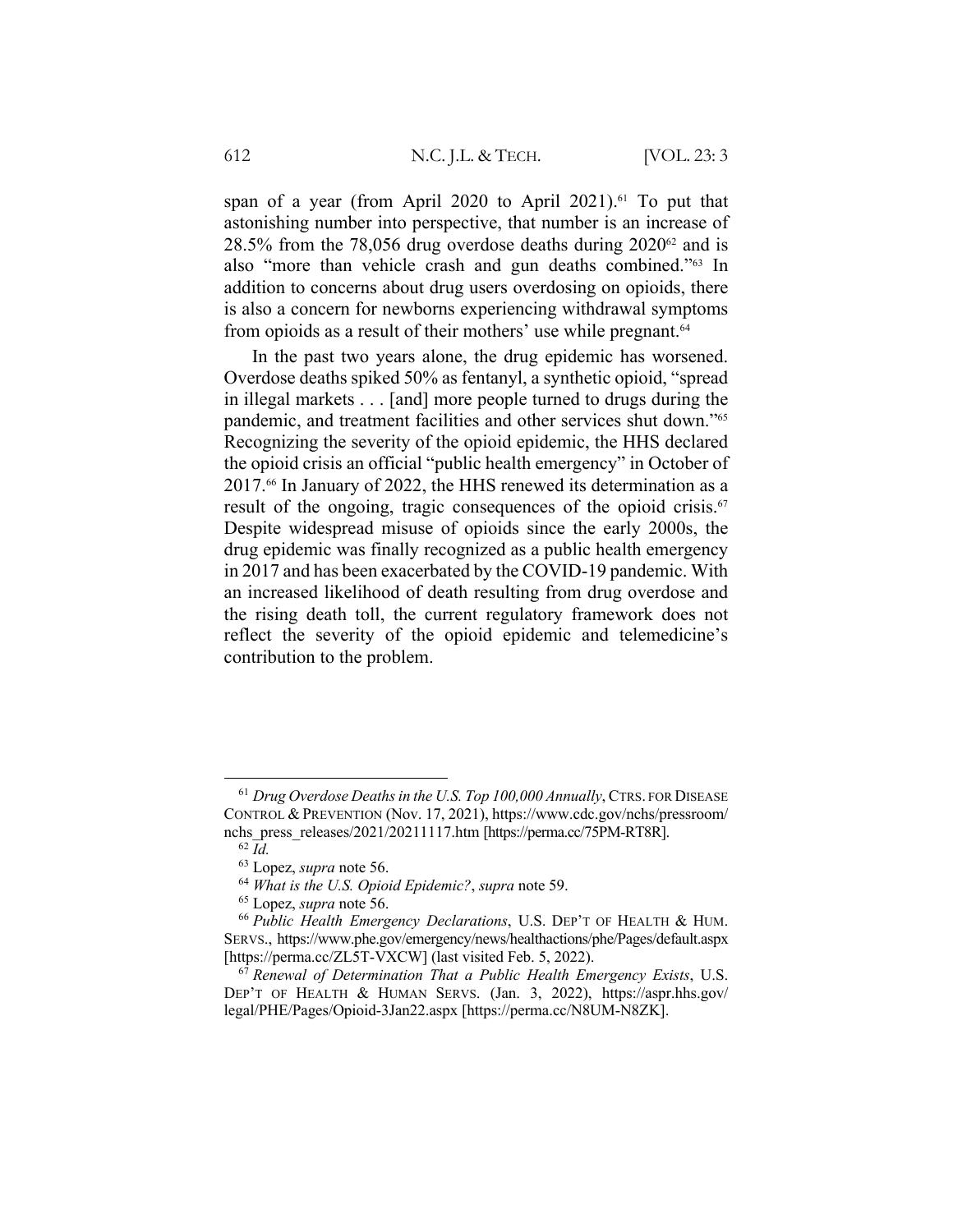#### **IV. THE CURRENT ONLINE PHARMACY REGULATORY SCHEME**

Telemedicine is regulated at both the federal and state level.<sup>68</sup> There are only two primary pieces of legislation at the federal level: the CSA and the RHA.<sup>69</sup> Additionally, "all 50 states' and Washington DC's laws, policies and regulations on telemedicine differ significantly."70 Finally, there is the DEA, a federal agency, that has been delegated enforcement power of the federal legislation. $71$ 

### *A. Federal Regulations of Online Pharmacies*

The first major relevant federal legislation, the  $CSA$ ,<sup>72</sup> was enacted in 1970 to "improve the manufacturing, importation and exportation, distribution, and dispensing of controlled substances."73 The CSA requires manufacturers, distributors, and dispensers of controlled substances to register with the DEA, the agency with enforcement authority under the Act.<sup>74</sup> Ideally, this legislation creates a "closed system" where controlled substances can be adequately tracked throughout their cycle—from when they were manufactured to when they reach a patient's hand.75 Additionally, the CSA imposes potential criminal liability "for any person to knowingly or intentionally . . . manufacture, distribute, or dispense . . . a controlled substance."76

<sup>68</sup> *See, e.g.*, 21 U.S.C. § 829; *see also* Kichloo et al., *supra* note 1, at 2.

<sup>69</sup> 21 U.S.C. § 801 *et. seq.*; 21 U.S.C. § 829(e).

<sup>70</sup> Kichloo et al., *supra* note 1, at 2.

<sup>71</sup> 21 C.F.R. § 1300.01.

<sup>72</sup> 21 U.S.C. § 802(6).

<sup>73</sup> Michael Gabay, *The Federal Controlled Substances Act: Schedules and Pharmacy Registration*, NAT'L CTR. FOR BIOTECH. INFO. (May 29, 2013), https://www.ncbi.nlm.nih.gov/pmc/articles/PMC3839489/ [https://perma.cc/ 8VT3-SEF3]. 21 U.S.C. § 802(6) ("The term 'controlled substance' means a drug or other substance, or immediate precursor, included in schedule I, II, III, IV, or V of part B of this subchapter. The term does not include distilled spirits, wine, malt beverages, or tobacco, as those terms are defined or used in subtitle E of the Internal Revenue Code of 1986.").

<sup>74</sup> *See id.*

<sup>75</sup> *See id.*

 $76$  21 U.S.C. § 841(a)(1).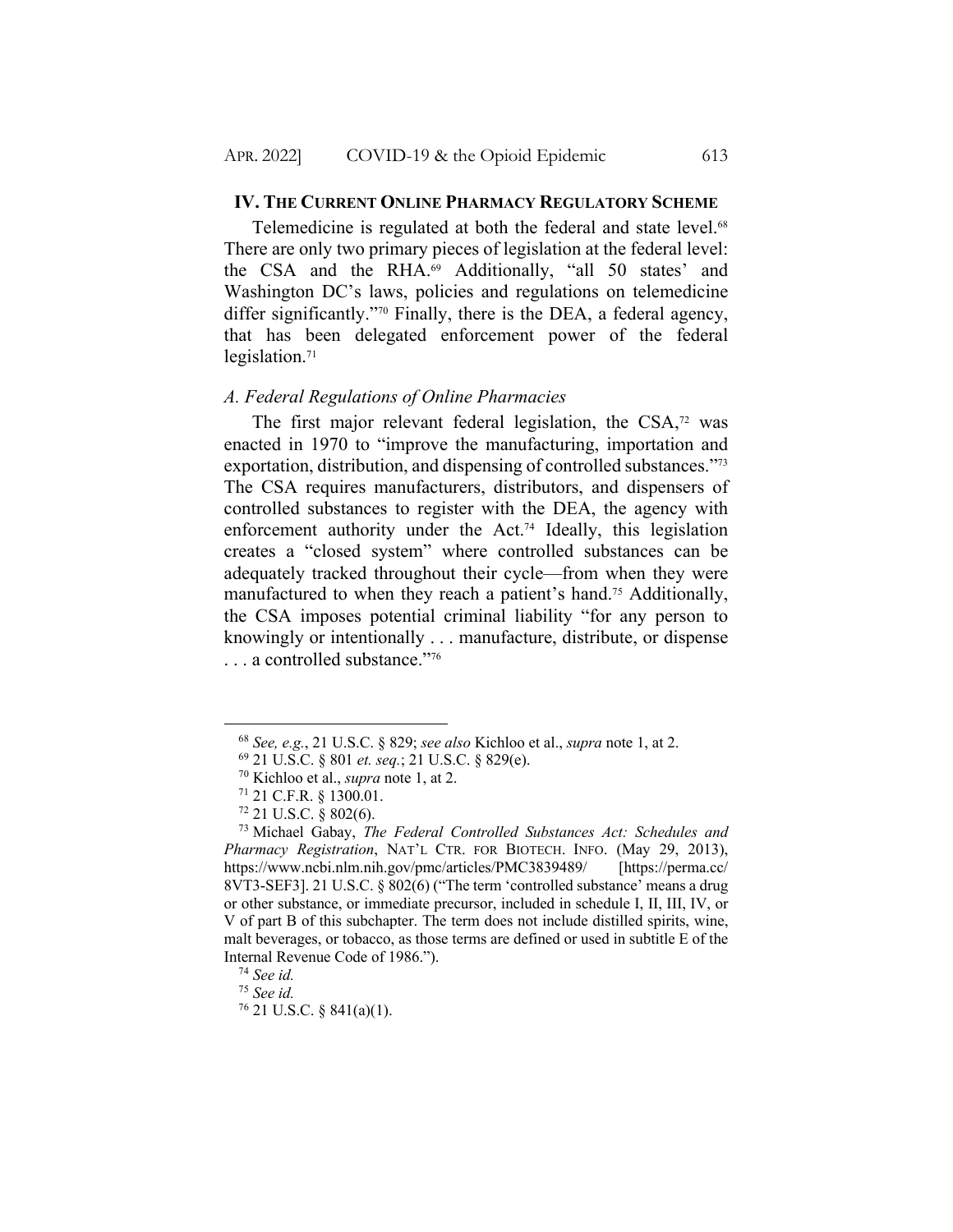In 1970, when the CSA was passed, the existence of online pharmacies was obviously not considered. Modern telehealth technology has exposed the insufficiency of the CSA as a comprehensive regulatory mechanism. Congress became aware of the CSA's inadequacy to handle the byproducts of the technology revolution in healthcare.77 One boy's story in particular grabbed Congress's attention.

Ryan Haight was at the top of his class and loved to "attempt[] all sports with great enthusiasm," according to his mother, Francene, who testified to the Judiciary Committee on May 16, 2007.<sup>78</sup> When Ryan was seventeen, he became involved in online chat rooms where individuals encouraged him to get drugs for "experimental purposes, fun, and to make him feel better."79 Ryan navigated to one of the websites, filled out a questionnaire, and a doctor, who had never evaluated Ryan or performed an examination, prescribed him Valium and Morphine.<sup>80</sup> An internet pharmacy then delivered the controlled substances right to his home.<sup>81</sup> On February 12, 2001, when Ryan was eighteen years old, his mother found him lifeless in bed; he had overdosed on the prescribed drugs he easily obtained, delivered right to his front door.<sup>82</sup>

At the plea of his mother and others, Congress passed the RHA (formally, the Ryan Haight Online Pharmacy Consumer Protection Act) in October 2008. The RHA amended the CSA by adding an additional section on "Controlled substances dispensed by means of the Internet."83 This section provides that "[n]o controlled substance . . . may be delivered, distributed, or dispensed by means of the Internet without a valid prescription."84 Under the RHA, a "valid prescription" is "a prescription that is issued for a legitimate medical

 $77$  *Id.* § 829(e)(1).

<sup>78</sup> *Ryan Haight Online Pharmacy Consumer Protection Act of 2008: Hearing on H.R. 6353 Before the S. Comm. on the Judiciary*, 110th Congress (2007) (statement of Francene Haight), https://www.judiciary.senate.gov/imo/media/ doc/haight testimony 05 16 07.pdf [https://perma.cc/M22S-9UJ7].

<sup>79</sup> *Id.*

<sup>80</sup> *See id.*

<sup>81</sup> *See id.*

<sup>82</sup> *See id.*

<sup>83</sup> 21 U.S.C. § 829(e)(1).

<sup>84</sup> *Id.*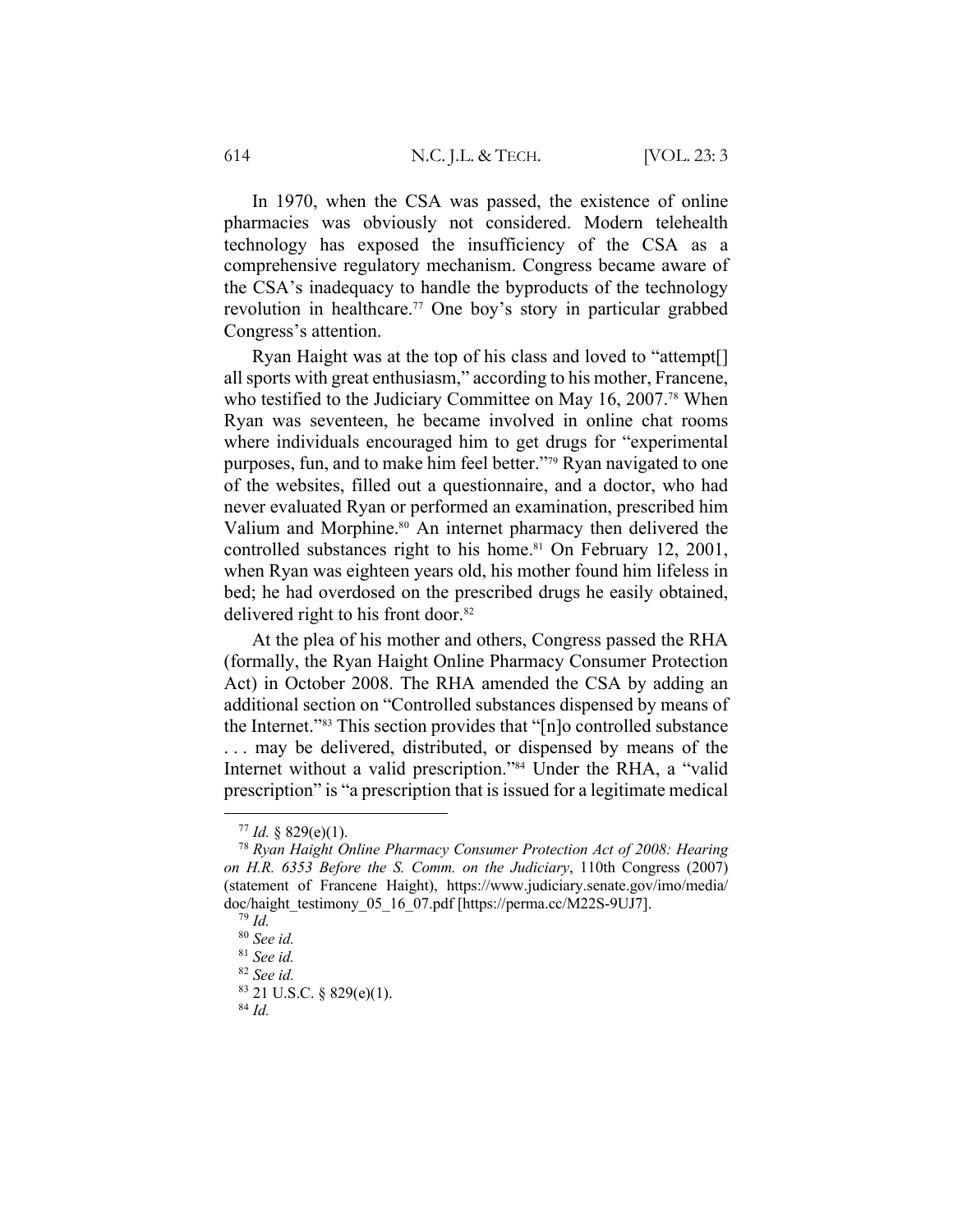purpose in the usual course of professional practice by—(i) a practitioner who has conducted at least 1 in-person medical evaluation of the patient ...."85 Courts have interpreted the language "legitimate medical purpose" to mean "generally accepted medical practice."86 Thus, one of the RHA's most notable changes to the CSA is that the prescription for a controlled substance cannot be made without a doctor meeting with a patient in person at least once.

The RHA also added stricter requirements for online pharmacies, to be enforced by the DEA. Specifically, section 831, titled, "Additional requirements relating to online pharmacies and telemedicine," specifies a list of disclosures online pharmacies must clearly make on their internet site's homepage.87 Included in this list are disclosures of "[t]he name and address of the pharmacy as it appears on the pharmacy's Drug Enforcement Administration certificate of registration" and "[t]he pharmacy's telephone number and email address."88 The Statute also mandates online pharmacies to clearly display on their website's homepage a statement indicating their compliance with section 831.<sup>89</sup> The RHA also leaves some regulatory power to the states:

Each online pharmacy shall comply with the requirements of State law concerning the licensure of pharmacies in each State from which it, and in each State to which it, delivers, distributes, or dispenses or offers to deliver, distribute, or dispense controlled substances by means of the Internet, pursuant to applicable licensure requirements, as determined by each such State.<sup>90</sup>

In addition to directly affording states the power to regulate pharmacies, the RHA requires the state licensure of the pharmacistin-charge to be disclosed on a pharmacy's website, as well as a list of every state where the pharmacy is "licensed to dispense controlled substances."91 Finally, the RHA also requires disclosure of who the online pharmacy has a "contractual relationship [with] to

 $85$  *Id.* § 829(e)(2)(A)(i).

<sup>86</sup> United States v. Vamos, 797 F.2d 1146, 1151 (2d Cir. 1986).

 $87$  21 U.S.C. § 831(c).

 $88$  *Id.* § 831 (c)(1)–(2).

<sup>89</sup> *Id.* § 831(a).

<sup>90</sup> *Id.* § 831(b).

 $91$  *Id.* § 831(c)(3)–(4).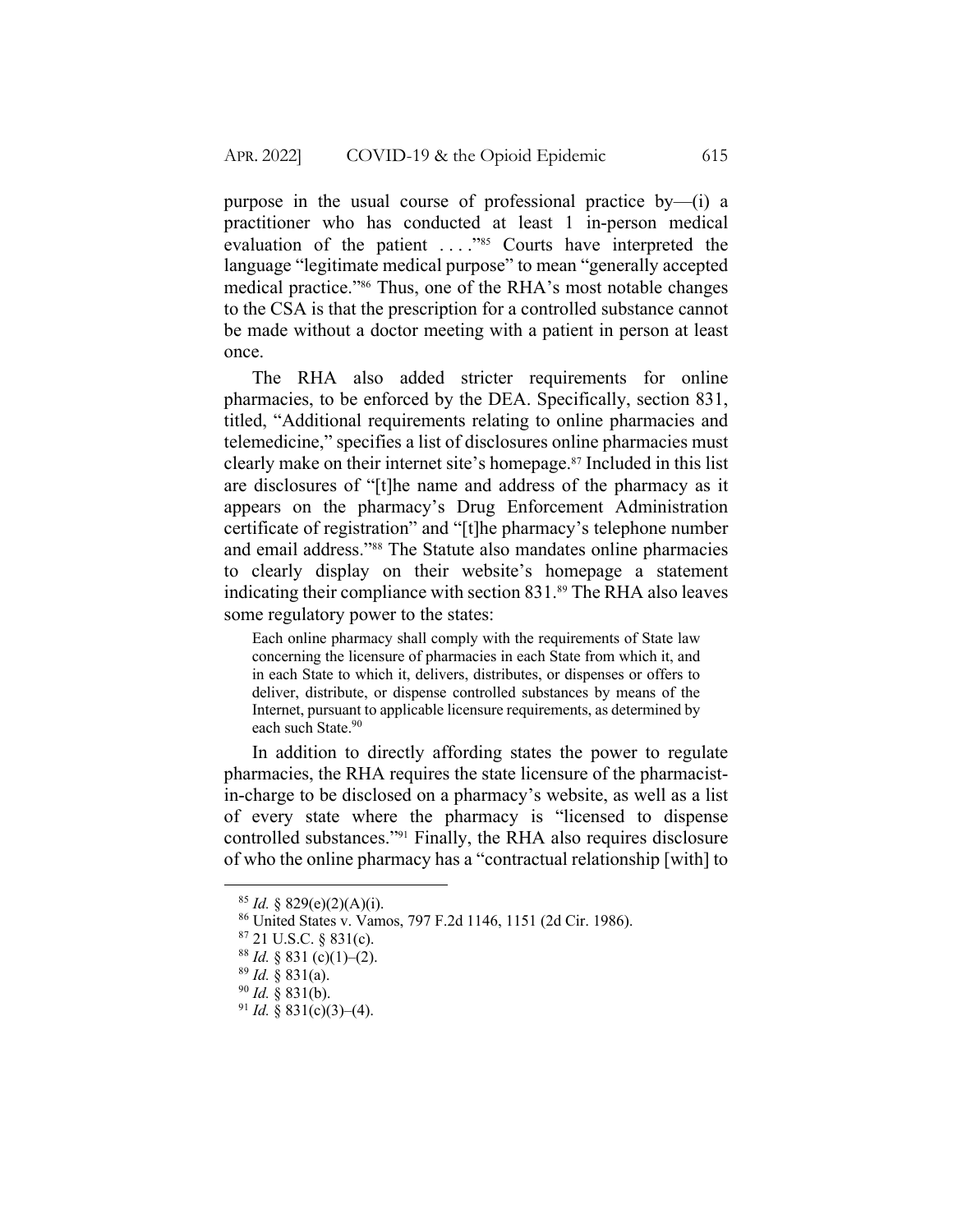provide medical evaluations or issue prescriptions for controlled substances . . . ." on the internet site's homepage.<sup>92</sup> The command for online pharmacies to comply with the requirements of state law is echoed in the Code of Federal Regulations ("CFR") concerning "Special Requirements for Online Pharmacies."93

As enabled by section 821, the CFR addresses the regulation of online pharmacies with respect to registration as part of the Uniform Controlled Substances Act stating:

[I]t is unlawful for any person to knowingly or intentionally fill a prescription for a controlled substance that was issued in a manner that constitutes dispensing by means of the Internet unless such person is a pharmacist who is acting in the usual course of his professional practice and is acting on behalf of a pharmacy whose registration has been modified under sections 1301.13 and 1301.19 of this chapter to authorize it to operate as an online pharmacy.<sup>94</sup>

Additionally, under section 821, the U.S. Attorney General is "authorized to promulgate rules and regulations"<sup>95</sup> and empowered to delegate any of their designated functions to other government officials.96 The Attorney General has delegated broad authority to the DEA97 to regulate the distribution of controlled substances by online pharmacies. The DEA exercised its enforcement power in response to the HHS declaring a public health emergency determination by announcing that some of the provisions of the RHA would no longer be enforced.<sup>98</sup>

### *B. Public Health Emergency Limits Effect of the RHA*

In March of 2020, HHS Secretary Alex Azar determined the COVID-19 outbreak was a public health emergency, triggering an

 $92$  *Id.* § 831(c).

<sup>93 21</sup> C.F.R. § 1301.19.

<sup>94</sup> *Id.* § 1306.09.

<sup>95</sup> 21 U.S.C. § 821.

<sup>96</sup> *Id.* § 871(a).

<sup>97</sup> 21 C.F.R. § 1300.01.

<sup>98</sup> *COVID-19 Information Page*, DEA DIVERSION CONTROL DIV., https://www.deadiversion.usdoj.gov/coronavirus.html [https://perma.cc/ZB7L-8X4T] (last visited Sept. 30, 2021).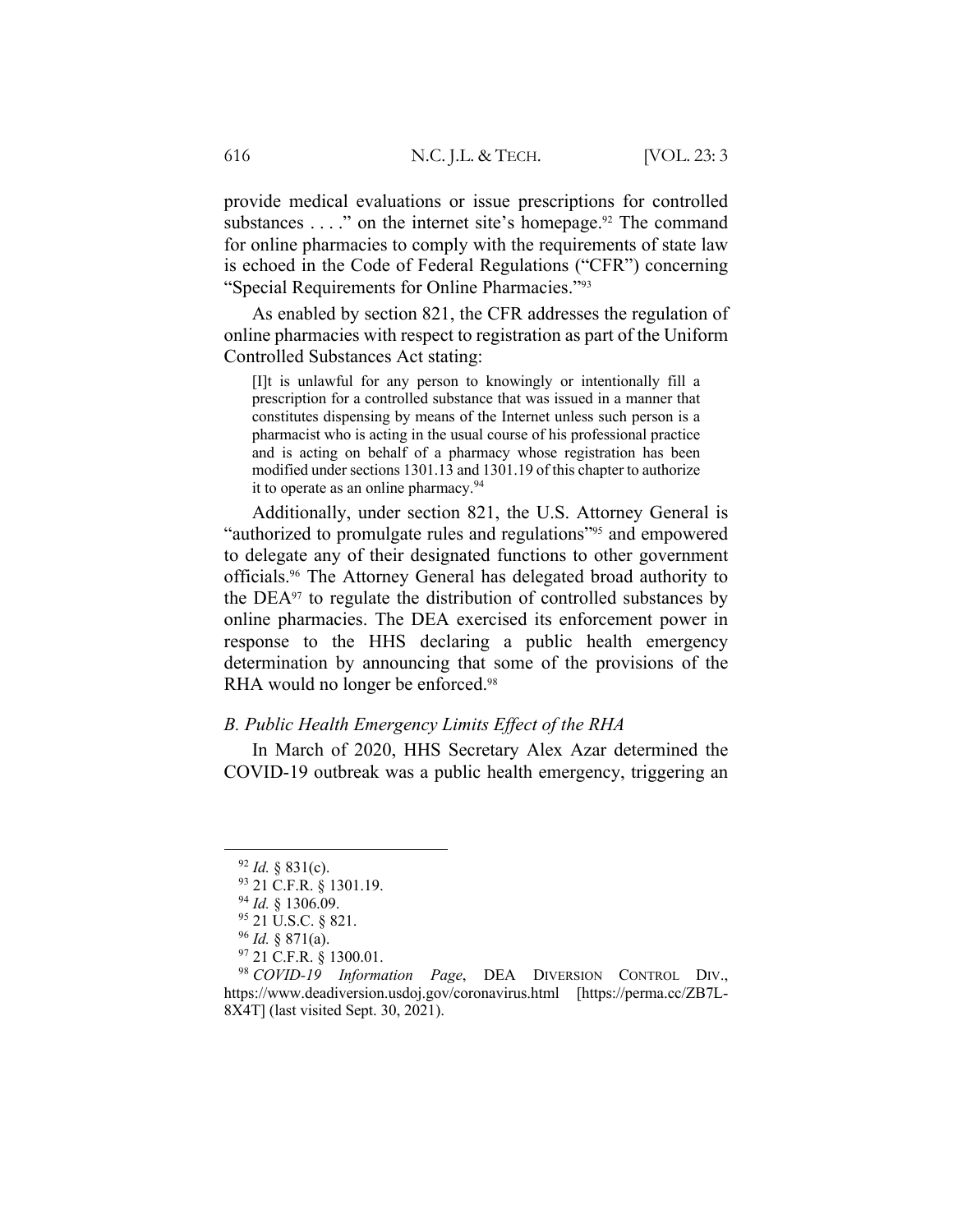exception to the CSA.<sup>99</sup> In announcing the exception, the DCD stated that:

For as long as the Secretary's designation of a public health emergency remains in effect, DEA-registered practitioners in all areas of the United States may issue prescriptions for all . . . controlled substances to patients for whom they have not conducted an in-person medical evaluation, provided all of the following conditions are met: [(1)] The prescription is issued for a legitimate medical purpose by a practitioner acting in the usual course of his/her professional practice; [(2)] The telemedicine communication is conducted using an audio-visual, real-time, two-way interactive communication system; and  $[(3)]$  The practitioner is acting in accordance with applicable Federal and State laws.<sup>100</sup>

On January 14, 2022, the DEA renewed its determination due to the "continued consequences" of the COVID-19 pandemic.101 This renewal meant some provisions of the RHA were and continue to be ineffective, such that controlled substances can be prescribed without the in-person medical evaluation typically required. Therefore, COVID-19 has removed what has been considered one of the most prominent safeguards against illicit online pharmacies, which is the in-person medical evaluation requirement of the RHA.

There has been much debate, however, over the efficacy and desirability of the RHA in-person medical evaluation requirement.102 This debate necessitates the reconsideration of the desirability of an in-person medical evaluation within the overall framework of legislating in a way that allows for the maximization of protections against illicit online pharmacies while minimizing the burdens it places on those that are at risk of being denied needed virtual medical care.

<sup>99</sup> *See id.*

<sup>100</sup> *See id.*

<sup>101</sup> *Public Health Emergency Declarations*, DEA DIVERSION CONTROL DIV., https://www.phe.gov/emergency/news/healthactions/phe/Pages/default.aspx [https://perma.cc/RGR3-XXUV] (last visited Sept. 30, 2021).

<sup>102</sup> Nisha Basu & Jonathan Bush*, Archaic In-person Exam for Digital Prescribing Is Holding Back Health Care Innovation*, STAT (Dec. 8, 2021), https://www.statnews.com/2021/12/08/archaic-in-person-exam-law-barrierdigital-prescribing-health-care-innovation/ [https://perma.cc/4TLL-ARTF].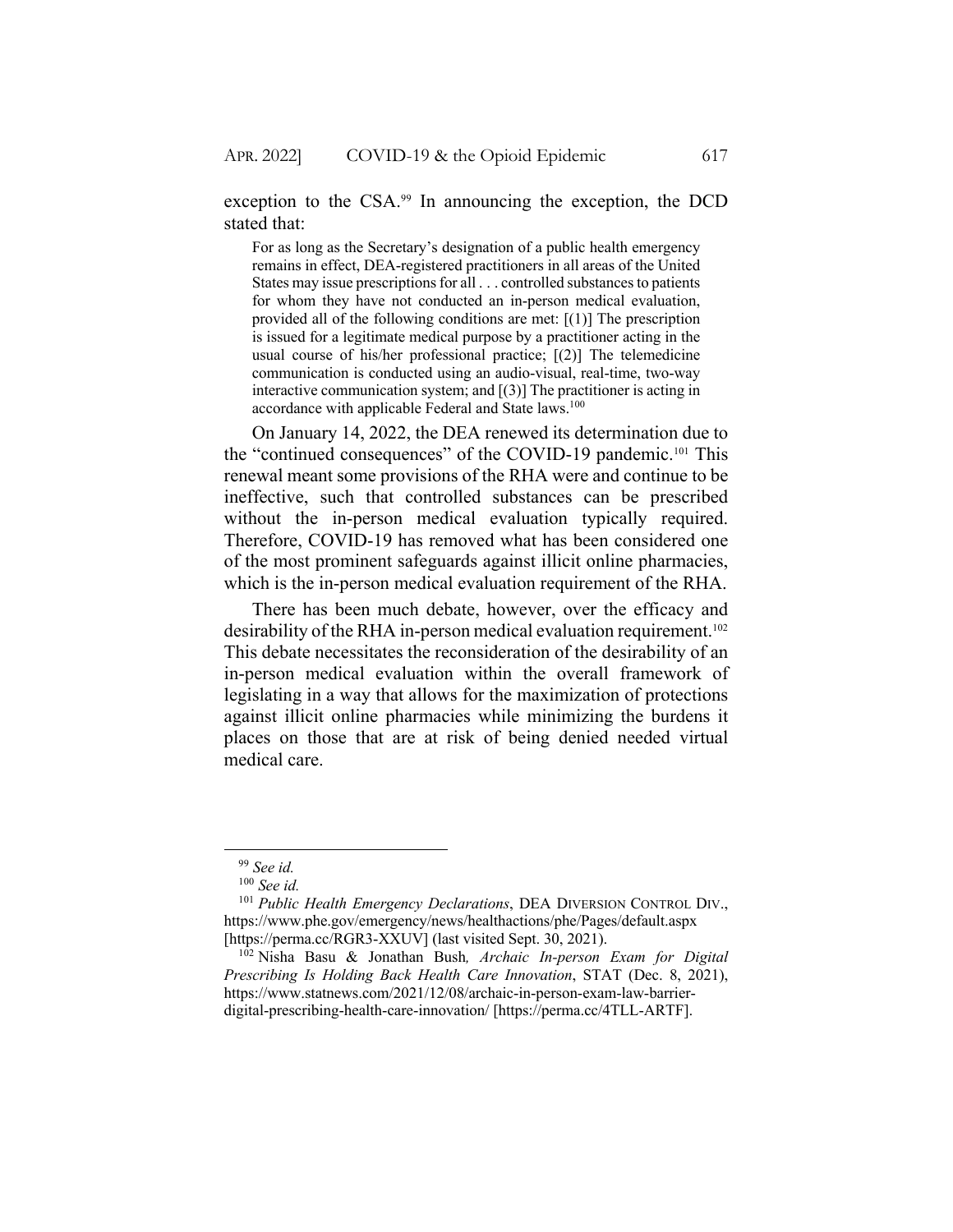### *C. State Regulations of Online Pharmacies*

As briefly described above, the CSA and the RHA both specifically delegate power to regulate online pharmacies to the states. This delegation has resulted in inconsistent regulatory frameworks amongst the states. As an example, North Carolina has a rather robust set of Pharmacy Laws.<sup>103</sup> In those Pharmacy Laws, despite "COVID-19" appearing forty-five times, online pharmacies are never directly addressed or even mentioned.104 But online pharmacies are operations that are unique and distinct from traditional pharmacies. Consequently, superimposing laws that were passed to regulate brick-and-mortar pharmacies has been and likely will continue to be insufficient to effectively abate the grave danger posed by illicit online pharmacies.

Included in North Carolina's Pharmacy Laws is the requirement that "[e]very person who manufactures, distributes, dispenses, or conducts research with any controlled substance within this State or who proposes to engage in any of these activities shall annually register with the North Carolina Department of Health and Human Services" and pay a registration fee.<sup>105</sup> In response to COVID-19, Governor Roy Cooper sought to make access to controlled substances easier with Executive Order No. 116, allowing customers to receive their controlled substances using an expired driver's license or identification card.106

There are, however, some states that mention online pharmacies explicitly in their Pharmacy Laws. For example, Indiana identifies which state's laws apply by asserting that online pharmacies shall comply with "the licensure laws of the state in which the mail order or internet based pharmacy is domiciled."107 Relatedly, Illinois also requires that any online pharmacy that provides any kind of pharmaceutical services in Illinois abide by Illinois law on the

<sup>&</sup>lt;sup>103</sup> For a compilation of some of the Pharmacy Laws of North Carolina, see *Pharmacy Laws of North Carolina*, N.C. BD. OF PHARM., (Sept. 2021), http://www.ncbop.org/LawsRules/Statutes.pdf [https://perma.cc/7B2C-NPUD].

 $104$  *Id.* 

<sup>105</sup> N.C. Gen. Stat. § 90-101.

<sup>106</sup> *Pharmacy Laws of North Carolina*, *supra* note 103 at 80.

<sup>107</sup> IND. CODE ANN. § 25-26-18-2(1).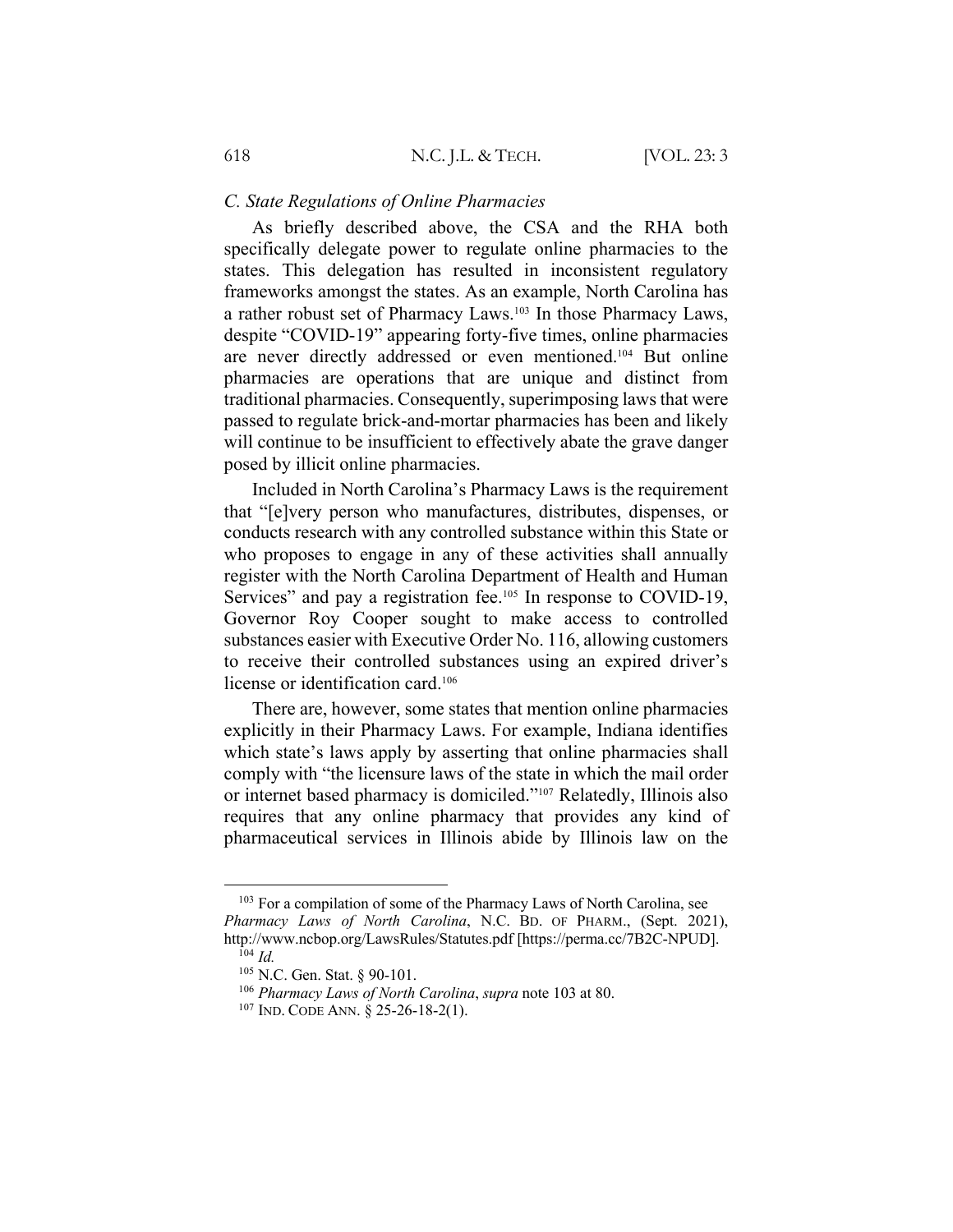matter.108 Arkansas has a robust subsection on online pharmacies and painstakingly discusses extensive requirements for both the internet sales and the internet sites for the online pharmacies themselves.109 Arkansas even includes a provision stating:

A pharmacist practicing within or outside Arkansas may not fill a prescription order to dispense a prescription-only drug to a patient if the pharmacist knows or reasonably should have known under the circumstances that the prescription order was issued: (1) On the basis of: (A) An internet questionnaire; (B) An internet consultation; or (C) A telephonic consultation; and (2) Without a valid prior patient-practitioner relationship.110

The deference to state regulation within the federal regulatory scheme, in conjunction with erratic regulation at the state level, demonstrates the difficulty of effective regulation of online pharmacies in this new era of burgeoning telehealth services. These deficiencies suggest that a universalized approach to the regulation of online pharmacies would more effectively prevent the illegal distribution of controlled substances. In addition, the inconsistencies in protections provided against illicit online pharmacies requires standardization to achieve the goal of maximizing the safeguards against these pharmacies while avoiding unnecessary obstacles preventing access to virtual medical care. Through the analysis of prosecutions based on the present regulatory and enforcement scheme under the CSA, it becomes clear that the criminal penalties are not high enough and are underenforced, both in terms of the number of prosecutions and the penalties imposed.

# **V. AN ANALYSIS OF CRIMINAL PROSECUTIONS OF ILLICIT ONLINE PHARMACIES**

Several criminal cases provide insight into how these illicit online pharmacies function. In *U.S. v. Darji*, <sup>111</sup> the government charged James Hazelwood and USMeds with conspiracy to distribute controlled substances and several counts of unlawful drug

<sup>108</sup> 225 ILL. COMP. STAT. ANN. 85/16a.

<sup>109</sup> *See* ARK. CODE ANN. § 17-92-1002.

<sup>110</sup> *Id.* § 17-92-1004.

<sup>111</sup> U.S. v. Darji, 609 F. App'x 320 (6th Cir. 2015).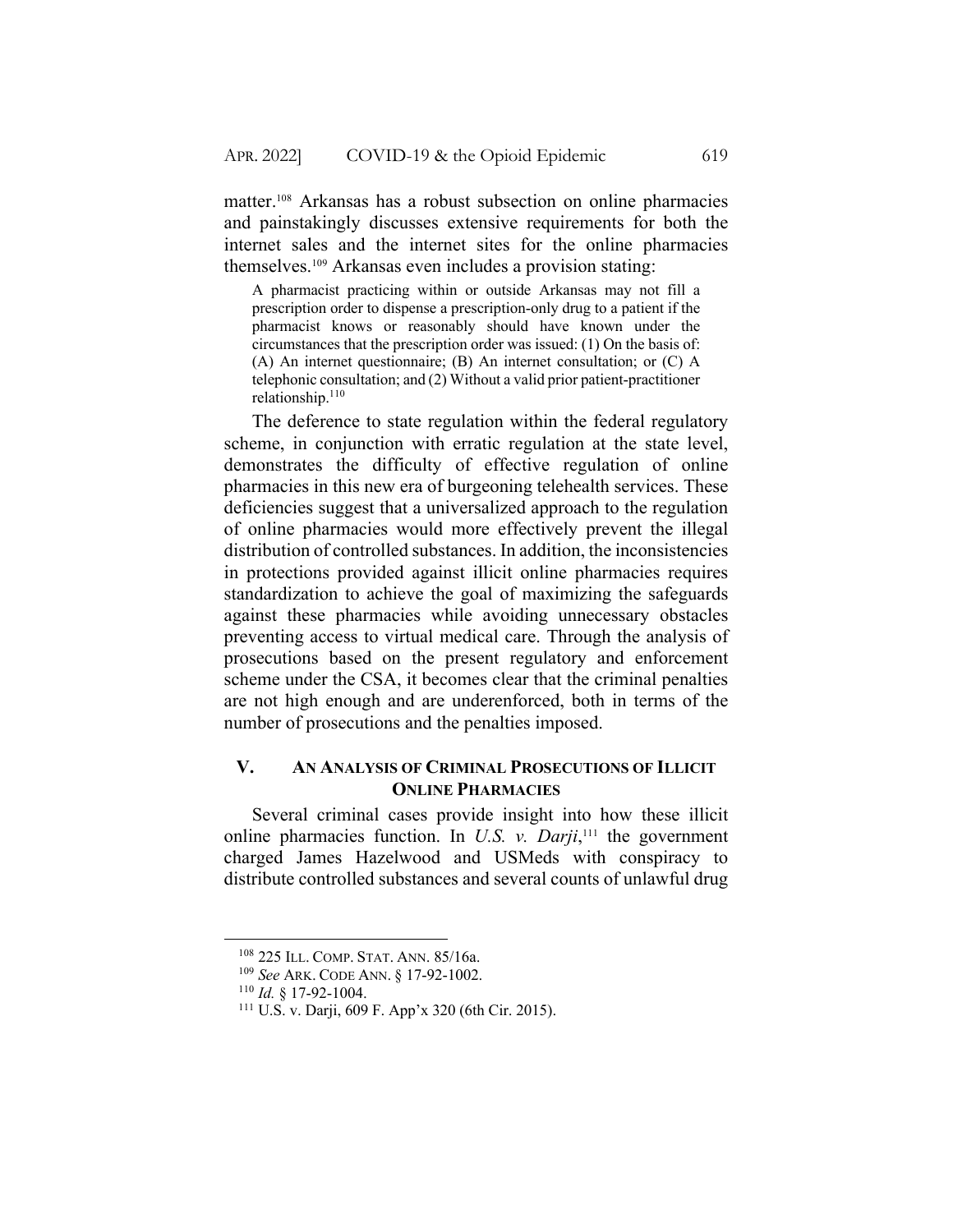distribution due to their operation of an "internet pill mill."<sup>112</sup> Hazelwood created websites targeting potential customers seeking to order prescription pain pills online and directed them to his website by pushing his own websites when people searched phrases such as "hydrocodone no prescription."<sup>113</sup> Once on his websites, customers would "select the type of drug, the strength, and the quantity desired."114 In effect, his online business operations functioned just like the website used by Ryan Haight.

This input from the customer could not be changed by any doctor participating in the conspiracy.<sup>115</sup> After a customer had nearly completed the process by entering a payment method and delivery address, the customer would fill out a short questionnaire.116 The customer would then have an extremely brief telephone "consult" with a doctor, which proved to be a mere formality.<sup>117</sup> An overwhelming majority of customers were approved with one doctor authorizing "between 700 and 900 hydrocodone prescriptions a week," including prescriptions based on questionnaires providing inadequate information to form the basis of such a prescription.<sup>118</sup> Finally, the information would be sent to a pharmacy working with the conspiracy that filled the order and shipped the medication to the customer directly.119

When federal agents began investigating, they uncovered that "the operation's review of medical records was a sham."120 One undercover agent filled out a questionnaire, naming himself "Park Rover" and described his medical complaints as "involv[ing] pain resulting from running into a fence while chasing a ball, heartworms and excessive barking."121 Park Rover lived at "1523 Bark Street," was under the care of "Dr. Zachary Shihtzu," and "listed his current

- <sup>113</sup> *Id.*
- <sup>114</sup> *Id.*

<sup>115</sup> *See id.* <sup>116</sup> *Id.*

- <sup>117</sup> *Id.* at 324.
- 
- <sup>118</sup> *Id.*

<sup>119</sup> *See id.* <sup>120</sup> *Id.*

<sup>121</sup> *Id.*

<sup>112</sup> *See id.* at 323.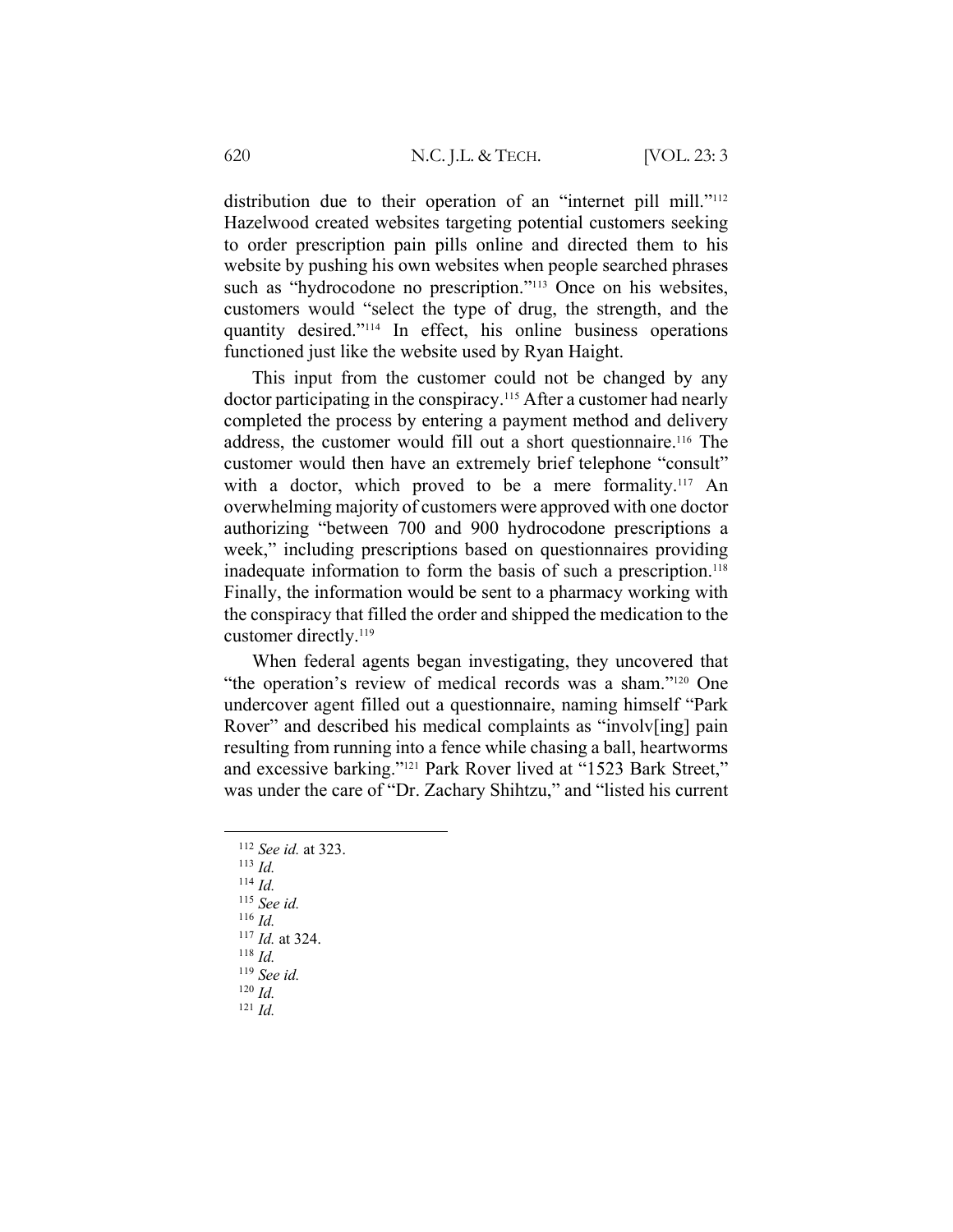medications as Kyltix (a substance used on dogs to repel or kill ticks) and Nyla bone (a canine chew toy)."122

Park Rover successfully ordered hydrocodone on three separate occasions.123 The organization transitioned to a "direct script" model where they had co-conspirator doctors write prescriptions for hydrocodone that they would ship directly to the customer so that the customer could fill the prescription themselves.124 The parties involved were ultimately convicted of drug-conspiracy, unlawful drug distribution, and conspiracy to commit money laundering.<sup>125</sup>

Another case, *U.S. v. Birbragher*, <sup>126</sup> highlights the international component of these schemes, as well as the marketing and advertising that these illicit online pharmacies employ. In *Birbragher*, the company "Pharmacom" operated a website, www.buymeds.com, where customers placed orders for controlled substances requiring prescriptions by answering a short health history questionnaire and providing a payment method.<sup>127</sup> Then, a doctor that was not even licensed to practice medicine anywhere in the United States would review the order.128 The doctor never conducted an in-person exam of any kind, and had often never even glanced at the patient-customer's medical records before the doctor "digitally affixed" their signature to the prescription generated by Pharmacon.129 In addition to the fact that international doctors not licensed in the United States were signing these prescriptions, Pharmacon spent \$3.14 million for marketing and advertising to target individuals trying to obtain controlled substances.<sup>130</sup>

In 2017, an in-depth study analyzed prosecutions of those involved with illicit online pharmacies.131 Three striking discoveries

<sup>128</sup> *See id.*

<sup>122</sup> *Id.*

<sup>123</sup> *See id.*

<sup>124</sup> *Id.*

<sup>125</sup> *See id.* at 336, 339.

<sup>126</sup> 603 F.3d 478 (8th Cir. 2010).

<sup>127</sup> *Id.* at 481.

<sup>129</sup> *Id.*

<sup>130</sup> *See id.* at 482.

<sup>131</sup> Camille Guerra & Timothy K. Mackey*, USA Criminal and Civil Prosecutions Associated with Illicit Online Pharmacies: Legal Analysis and*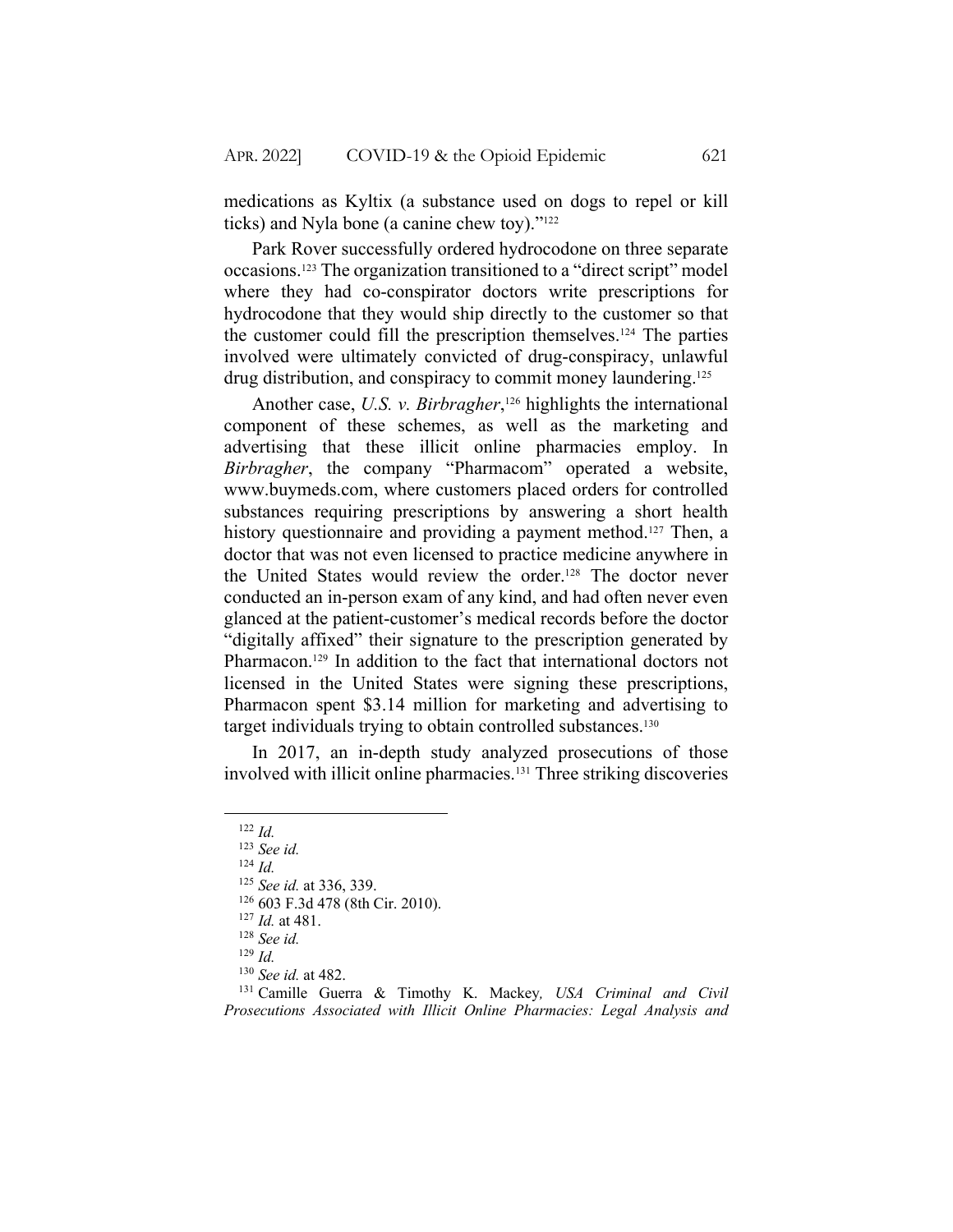were revealed. First, the charges of conspiracy to distribute controlled substances and conspiracy to launder money were among the most common charges in the United States.132

Second, the study also found: "Alarmingly, none of the cases reviewed involved charges associated with serious bodily injury or manslaughter for the negligent distribution or dispensing of pharmaceuticals by physicians to patients with whom the physicians never had contact," despite the number of deaths associated with those negligent distributions.133 The author of this study argued that the absence of charges associated with serious bodily injury or manslaughter was due to the "inability to prove intent to harm."<sup>134</sup> The study mentioned that doctors prescribing drugs that resulted in deaths could be seen as negligent or reckless; however, the likelihood of these charges resulting in convictions, as well as prosecutors' preference to avoid long trials with difficult burdens of proof, have deterred bringing these cases.135

Third, and perhaps most surprising, was the revelation that legitimate business entities actually paid the highest fines as a result of their connection with the criminal operations of distributing illicit drugs.136 The U.S. Department of Justice ("DOJ") reported that "Google Forfeit[ed] \$500 Million Generated by Online Ads & Prescription Drug Sales by Canadian Online Pharmacies."137 The DOJ held Google accountable for "allowing online Canadian

*Global Implications*, J. MED. ACCESS e104 (Dec. 14, 2017), https://journals. sagepub.com/doi/full/10.5301/maapoc.0000020 [https://perma.cc/34TZ-N7L8]. The study was conducted by first locating prosecutions within the narrow subject matter of illicit online pharmacies and then cross referencing all of the defendants identified in those cases through the Public Access to Court Electronic Records (PACER). *Id.* After compiling the court documents from all of the cases found from 2000-2016, the data was analyzed. *See id.*

<sup>132</sup> *See id.* at e109.

<sup>133</sup> *Id.*

<sup>134</sup> *Id.*

<sup>135</sup> *See id.*

<sup>136</sup> *See id.*

<sup>137</sup> *See Google Forfeits \$500 Million Generated by Online Ads & Prescription Drug Sales by Canadian Online Pharmacies*, U.S. DEP'T JUST. (Aug. 24, 2011), https://www.justice.gov/opa/pr/google-forfeits-500-million-generated-onlineads-prescription-drug-sales-canadian-online [https://perma.cc/6TJJ-5VJH].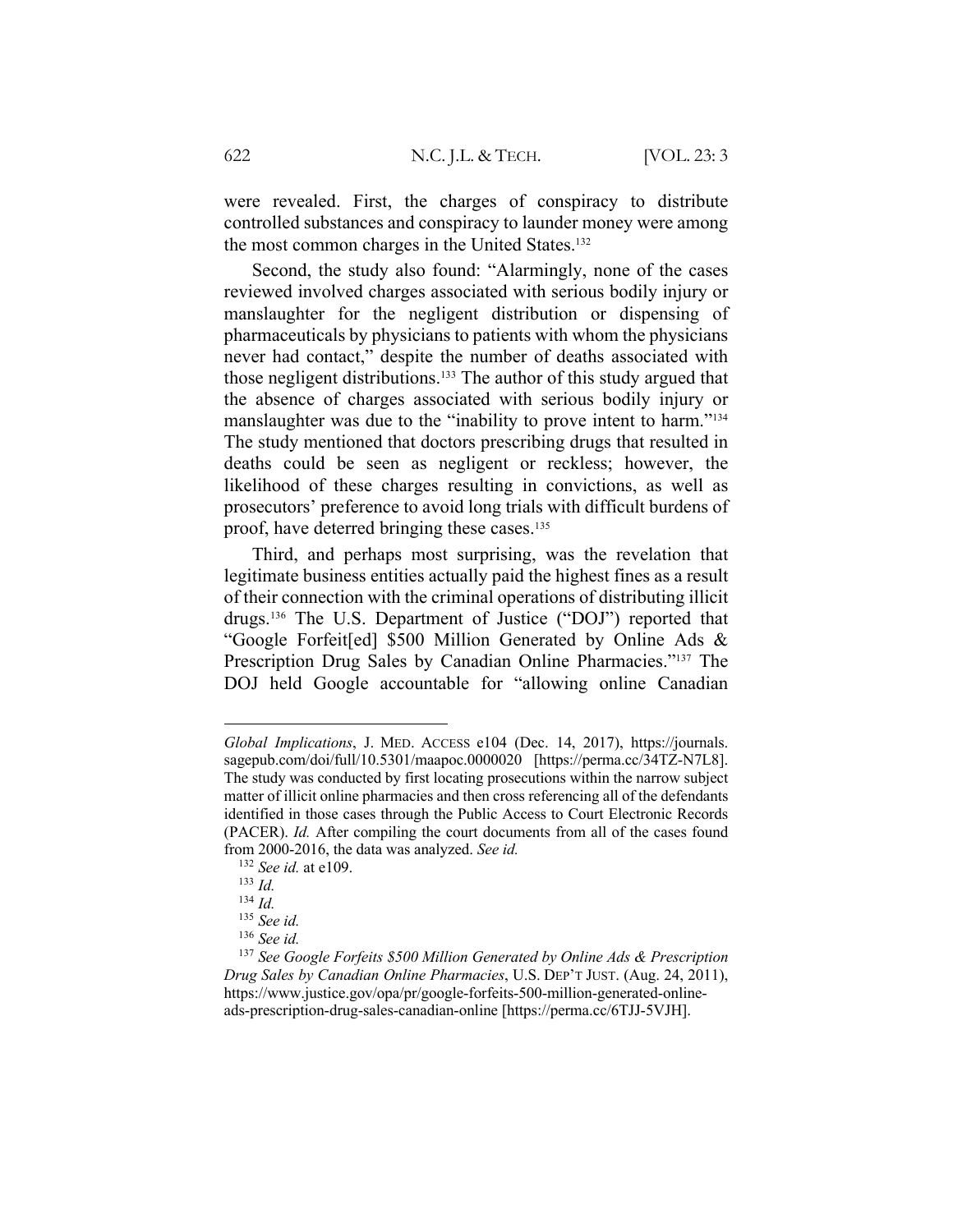pharmacies to place advertisements through its AdWords program targeting consumers in the United States, resulting in the unlawful importation of controlled and non-controlled prescriptions into the United States."138 Given the amount of resources these criminal enterprises delegate to marketing and advertisements,<sup>139</sup> holding search engines such as Google accountable could be an important piece of the puzzle in enforcing regulations of illicit online pharmacies, especially considering the current, state-focused regulatory framework.

The study concluded that, "given the clear patient risk associated with the operation of illicit online pharmacies (including the sale of controlled substances), penalties imposed by federal prosecutors do not appear to have parity"140 in that the penalties are not harsh enough to deter the dangerous distribution of highly-addictive prescription drugs.141 Their profits are produced by inflating the "fill fees" to as much as \$20 to \$25 , which is "more than ten times the national average" of prescriptions given by pharmacies with physical locations.142 One criminal enterprise was able to generate approximately \$160 million in sales and \$126 million in revenue in the span of two years. $143$ 

One of the major concerns with the inadequacy of the penalties is the wide variety of punishments.<sup>144</sup> The study revealed that the maximum sentence in the data collection was thirty years of imprisonment, while the lightest punishment included no imprisonment or probation.<sup>145</sup> Likewise, the study reflected a similar variance in restitution ranging from \$0 to more than \$24 million.<sup>146</sup> As a helpful illustration, Dr. Ogle, the doctor who authorized Ryan Haight's deadly prescription drugs,<sup>147</sup> was sentenced to a mere

<sup>138</sup> *Id.*

<sup>139</sup> United States v. Birbragher, 603 F.3d 478, 482 (8th Cir. 2010).

<sup>140</sup> Guerra & Mackey, *supra* note 131.

<sup>141</sup> *See id.*

<sup>142</sup> U.S. v. Darji, 609 F. App'x 320, 324 (6th Cir. 2015).

<sup>143</sup> *See* Guerra & Mackey, *supra* note 131.

<sup>144</sup> *See id.*

<sup>145</sup> *Id.*

<sup>146</sup> *Id.*

<sup>147</sup> *See infra* Part III.A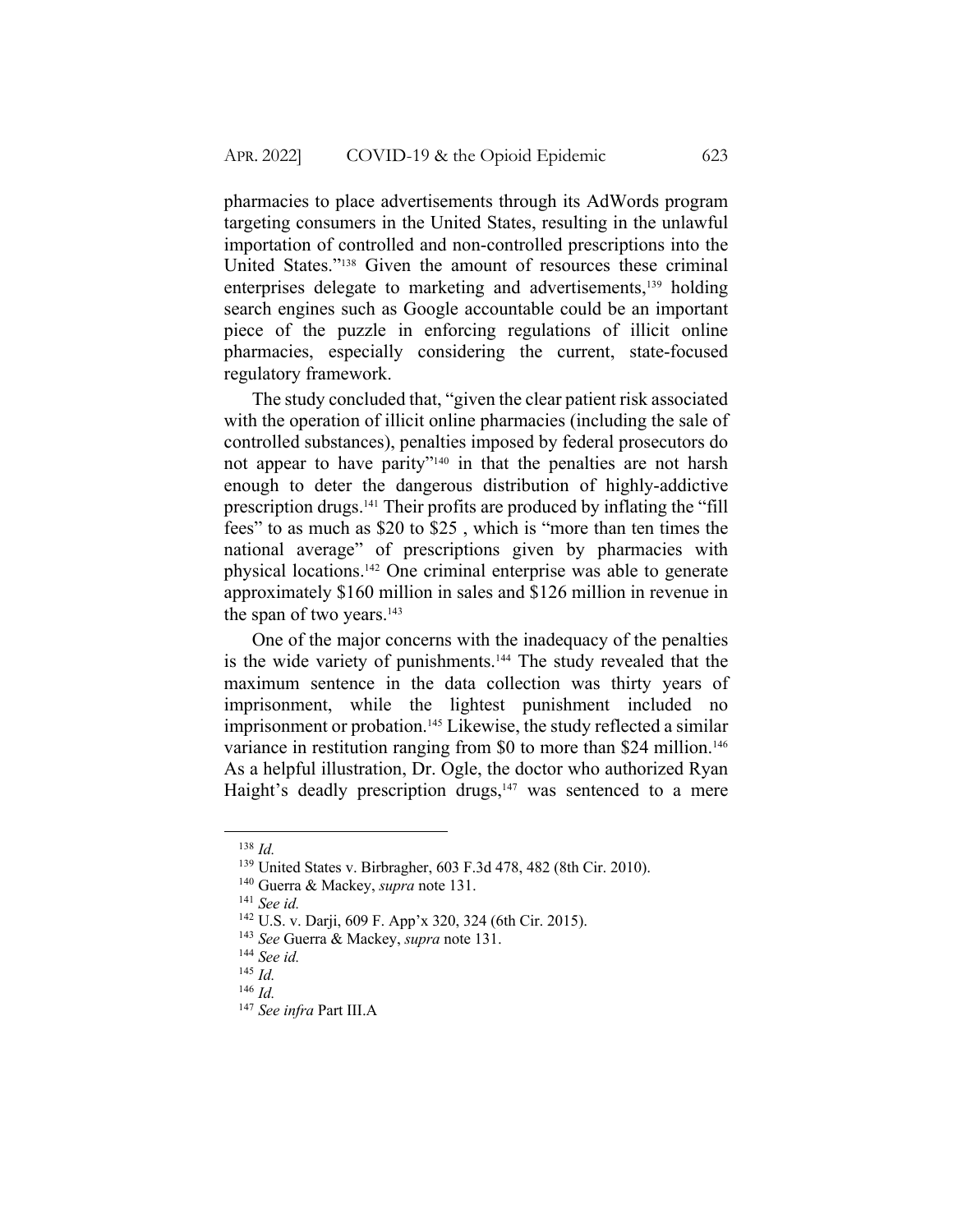twenty-four months in prison and ordered to pay approximately \$8,000 in restitution to Ryan's parents.<sup>148</sup>

The inconsistency in application, as well as the markedly low punishments associated with overdose deaths, is concerning. For example, in one case involving a patient's death due to overdose, two doctors were charged with: (1) distribution of controlled substances, (2) conspiracy to distribute controlled substances, (3) distributing of misbranded drugs, (4) aiding & abetting, (5) wire fraud,  $(6)$  money laundering, and  $(7)$  criminal forfeiture.<sup>149</sup> Yet, one doctor only received three years' probation and eight-hundred hours of community service. Another received a two-year prison sentence and three years' supervised release with ninety-six hours of community service. Significantly, these penalties appear inconsequential when these doctors' actions led to the loss of life of an individual. The grave danger these illicit online pharmacies pose to the general public should be reflected in the severity and consistency of sentencing included in the forthcoming regulation of illicit online pharmacies.

# **VI. PROPOSED SOLUTIONS**

The combination of relatively minor penalties with a weak regulatory framework is an extremely dangerous threat to the public's safety in a time when telemedicine is rapidly growing. The DCD has made its decision to temporarily render the in-person medical evaluation requirement ineffective based on a fear that those needing controlled substances would be prevented from access in the midst of the COVID-19 public health emergency. This choice creates the opportunity to reconsider the need for the in-person evaluations and reconceptualize the goals of further regulations of illicit online pharmacies.

While access to needed medications is a legitimate interest of the federal government, the DCD's attempt to limit the danger created by the removal of important amendments to the CSA in enumerating a list of conditions is not a satisfactory substitution to prevent mass distribution of controlled substances. Further, the

<sup>148</sup> *See* Guerra & Mackey, *supra* note 131.

<sup>149</sup> *Id.*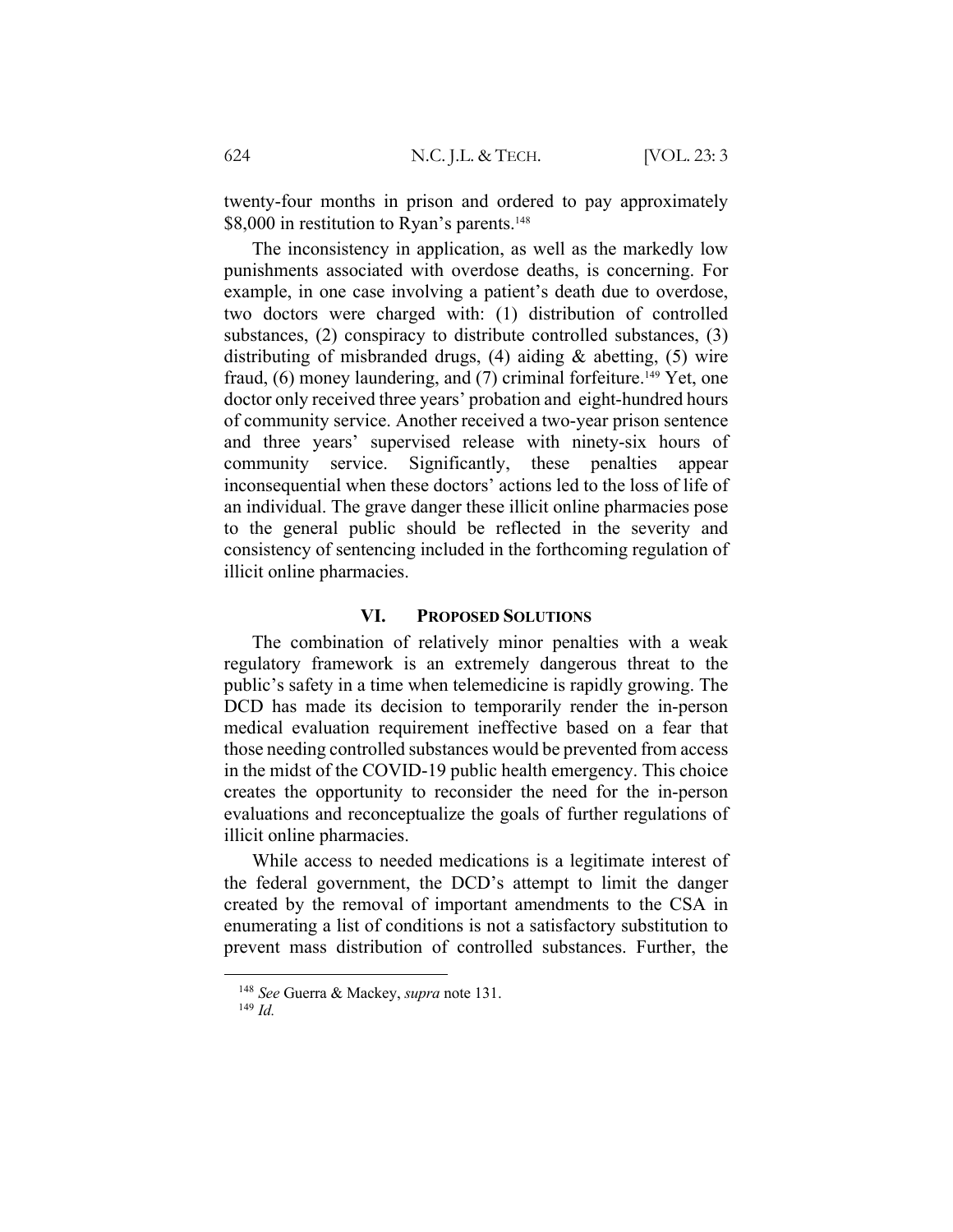regulatory framework is not sufficient to effectively manage the risk that illicit online pharmacies pose to the general public, necessitating an alternative approach. In the future, regardless of the form of the regulation, the emphasis should be placed on maximizing the protections afforded against illicit online pharmacies circumventing regulations to distribute controlled substances illegally, while minimizing the obstacles that prevent safe, affordable access to medical care.

### *A. Model State Legislation for States to Regulate Online Pharmacies*

One viable remedy to fill the cracks in the present regulatory scheme would be to utilize the Uniform Law Commission to draft a model statutory framework to be adopted by the individual states in an effort to standardize the regulation of online pharmacies. This framework would provide a potential solution to one of the most serious current regulatory problems: inconsistencies amongst regulatory frameworks in various states. Consistency is especially important given that the distribution of controlled substances now transcends borders through telehealth and online pharmacies. With some state pharmacy laws designating the proper choice-of-law and others remaining silent on this issue, this variance poses yet another burden to prosecuting those involved with illicit online pharmacies distributing controlled substances.

However, this suggestion will likely prove to be ineffective as it cannot adequately address one of the largest concerns with the current regulatory framework that is a patchwork of legislation from state to state. Proposing a Model State Legislation will give the states the option to consider passing it; however, the Model Legislation is nothing more than a choice. States can choose to adopt the Model Legislation in its entirety, make changes, or not adopt it at all.

Significantly, controlled substances dispensed via online pharmacies cross state lines, even international borders, quite frequently. Model State Legislation cannot provide the necessary regulation given the prevalent problem of determining which jurisdiction's law applies in a given case. As demonstrated by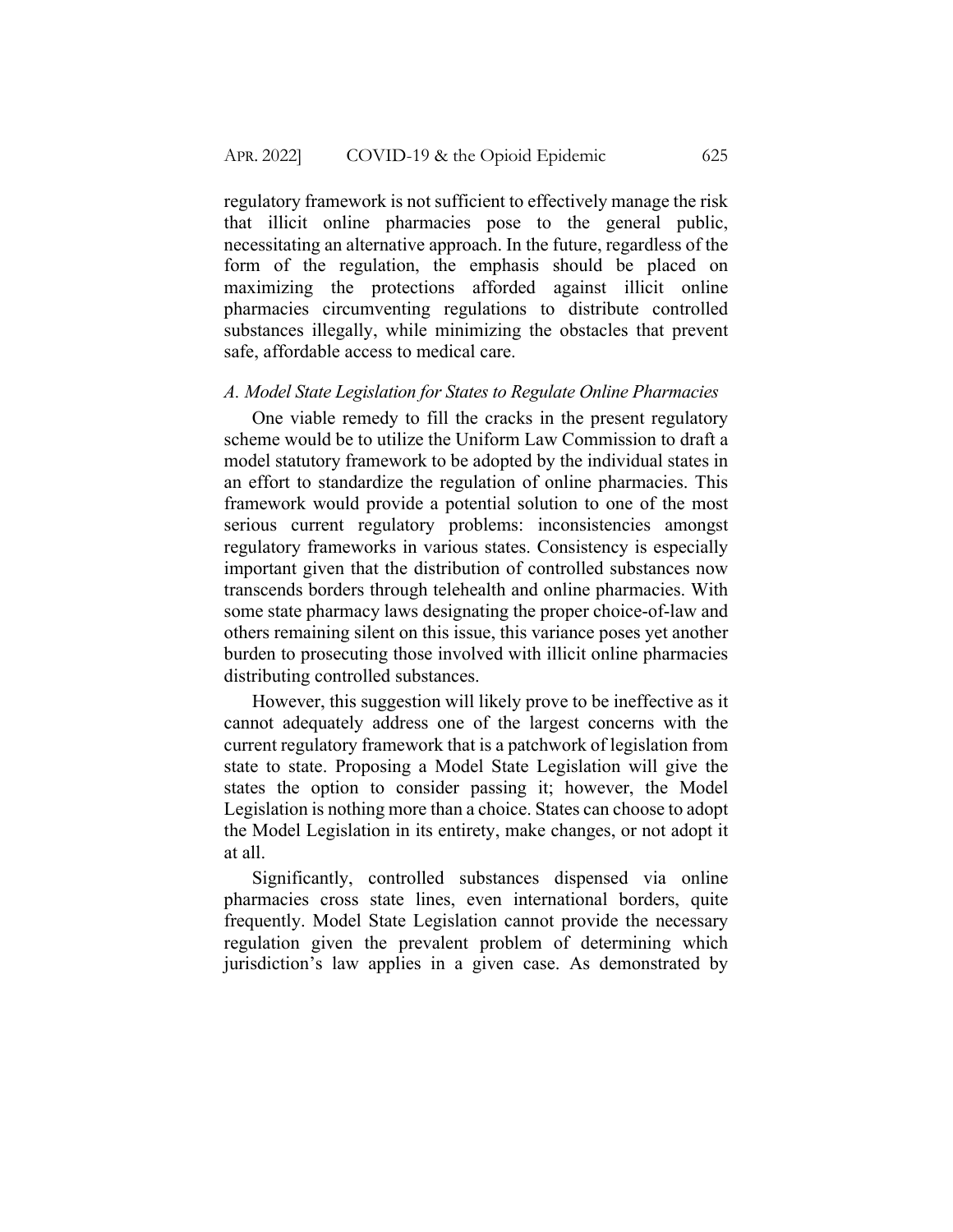*Birbragher*, <sup>150</sup> the head of an illicit pharmacy operation can be located in one state, the doctor making the bogus prescriptions in another, the pharmacy filling the prescriptions in yet another, and the website reaching and serving customers in all fifty states.

In addition to the persistent patchwork problem, adoption of Model State Legislation would be a slow solution, as there is no mandated time frame for adopting the legislation through enactment or even a mandate that the legislation ever be adopted or enacted. This volition is a pressing problem; there is not enough time to wait for state after state to hopefully adopt the Model State Legislation. By perpetuating inconsistencies in the protections afforded against illicit online pharmacies, this solution fails to maximize protections across all fifty states. For this reason, amongst others, a comprehensive federal regulatory approach is preferable.

#### *B. The Preferable, Long-term Solution: Congressional Action*

To address the pressing needs produced by dangers posed by online pharmacies in light of the opioid epidemic in the midst of the COVID-19 pandemic, Congress should step in and pass a statute that standardizes the regulation of online pharmacies. Congress has the ability and the resources to carefully weigh the benefits and costs of future legislation to strike a balance between placing adequate safeguards against illicit online pharmacies while being cognizant to avoid unnecessarily impeding access to medical care. Significantly, many of the concerns that motivated the passage of the RHA still ring true today.

First, concern over the alarming rise in the abuse of prescription controlled substances<sup>151</sup> is still highly prevalent, even more prevalent than it was in 2008 when the RHA was passed. As mentioned in Part II, the opioid epidemic has raged on. The epidemic prompted the

<sup>150</sup> *See* United States v. Birbragher, 603 F.3d 478, 478 (8th Cir. 2010).

<sup>151</sup> S. REP. NO. 110-521, at 8–9 (2008).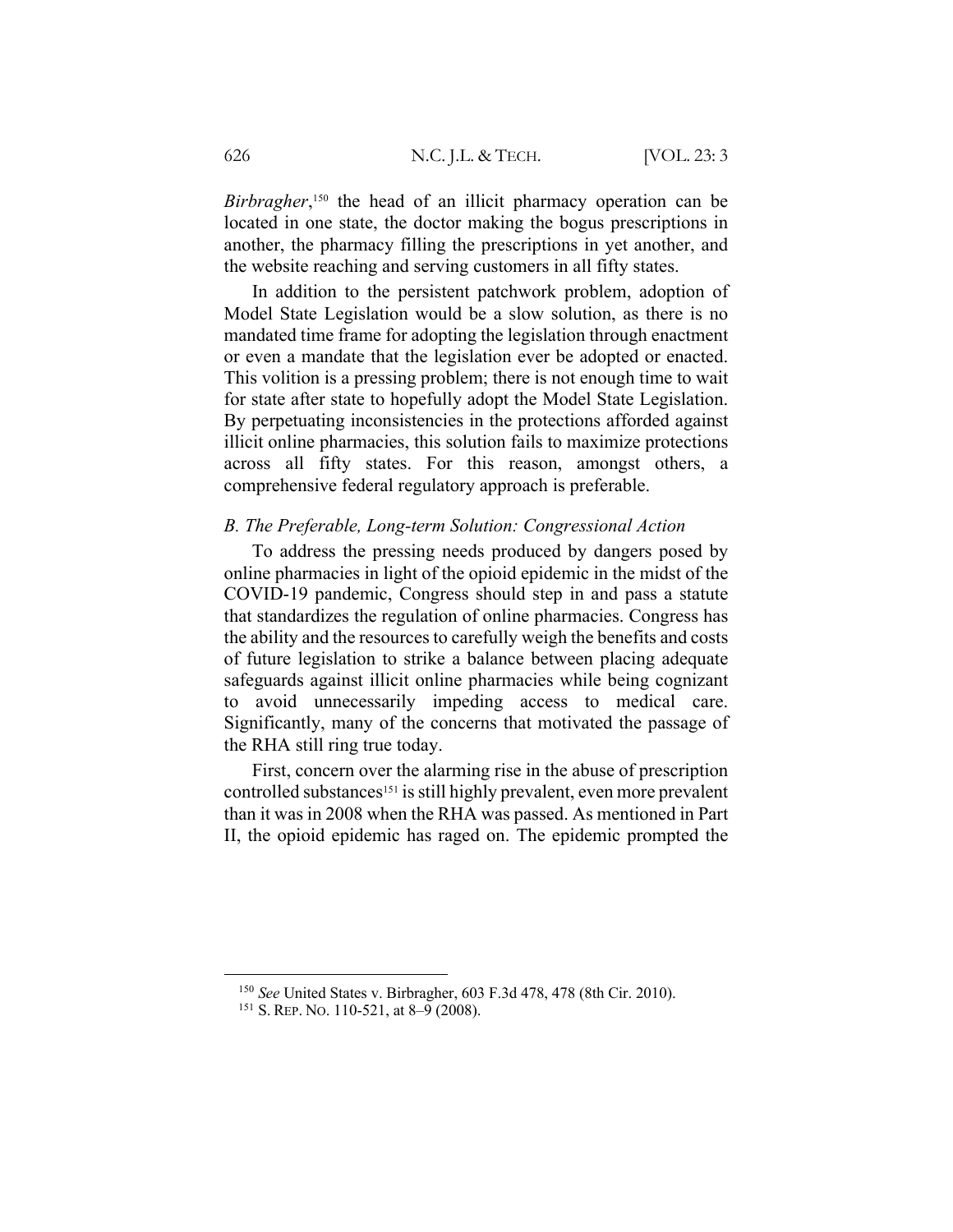declaration of a public health emergency in  $2017$ ,<sup>152</sup> and that public health emergency is still in full effect.<sup>153</sup>

The second concern included in the Senate Report conducted prior to the passage of the RHA, namely the "lack of effective controls over prescribed controlled substances distributed by rogue internet pharmacies,"154 has also not been resolved post-RHA. The concern that the internet provides the perfect marketplace for drug traffickers remains true today.155 The rapid shift to telemedicine has allowed illicit online pharmacies to flourish as individuals take to the Internet to find prescription drugs. The RHA has failed to provide "effective controls over prescribed controlled substances," as evidenced by the increase in overdose deaths during the pandemic.156 Thus, the "demonstrated need for a federal legislative solution" remains true.<sup>157</sup>

Given the nature of the online pharmacy industry, these activities related to manufacturing, prescribing, and ultimately distributing controlled substances are constantly crossing state lines. It is clear that the Commerce Clause's expansive reach provides Congress with the power to enact legislation on this point.158 Not only is it possible, but it is also the most efficient way to solve the patchwork state legislation by providing a uniform, cohesive set of legislation that governs all of the states (and preempts those state laws that conflict). This legislation should be aimed specifically at regulating the activities of online pharmacies within the greater context of telemedicine. Other pharmacy regulations will still be left to the states to determine for themselves, preserving the tradition of federalism in this area of the law.

This federal legislation should include stricter standards for operation, higher criminal penalties to increase deterrence, and

<sup>152</sup> *Renewal of Determination That a Public Health Emergency Exists*, U.S. DEP'T HEALTH & HUM. SERVS. (Jan. 3, 2022), https://aspr.hhs.gov/ legal/PHE/Pages/Opioid-3Jan22.aspx [https://perma.cc/N8UM-N8ZK].

<sup>153</sup> *See id.*

<sup>154</sup> *Id.*

<sup>155</sup> S. REP. NO. 110-521, at 8–9 (2008).

<sup>156</sup> *Id.*

<sup>157</sup> *Id.*

<sup>158</sup> U.S. CONST. art. I, § 8, cl. 3.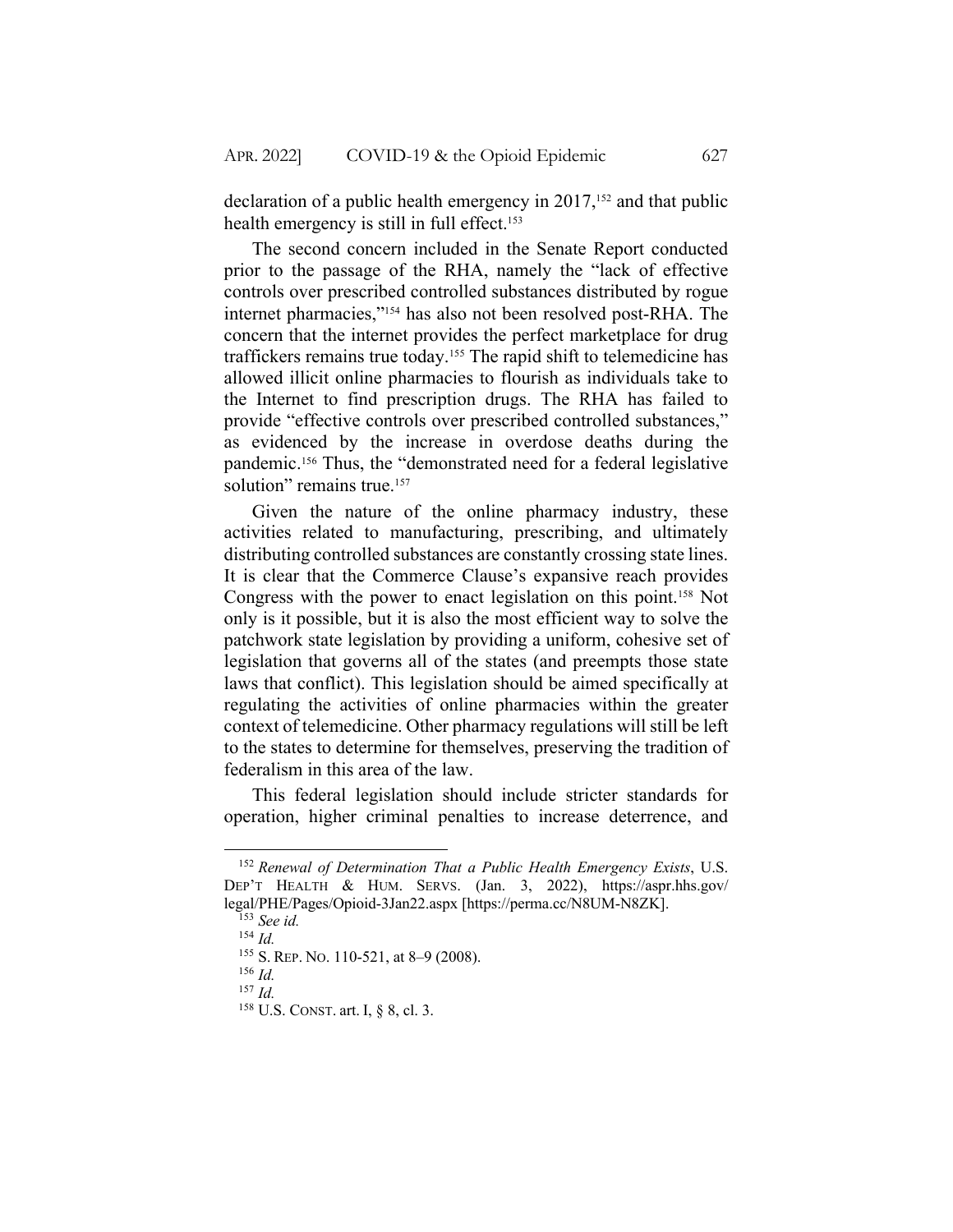permanent removal of the in-person requirement, which is currently ineffective due to the ongoing public health emergency. Although the RHA lays out requirements that online pharmacies must meet to be properly registered, more is needed. Specifically, the legislation should explicitly ban the use of questionnaires as a satisfactory basis on which to write a prescription and prescribe a more holistic approach that is accepted within the medical community. In physical doctors' offices, controlled substances are often locked away and even counted to make sure that they are all there, and yet, online pharmacy regulations include no comparable safeguards proportional to the addictiveness and dangers posed by opioids.159 Providing for stricter standards of operation would provide additional protections while not affecting, and more specifically not encumbering, access to virtual medical care.

In addition to stricter standards of operation, the criminal penalties must be higher. As mentioned in the study discussed in Part V above, the data strongly suggests that a lack of severity of criminal sentences for involvement in illicit online pharmacies is an insufficient deterrent.160 Additionally, the Senate Report indicated that the penalties for the most commonly distributed controlled substances over the Internet were "too lenient."<sup>161</sup> Specifically, the penalties have to be high enough such that the massive payout these criminals receive for illegally distributing controlled substances is outweighed by the strict penalties resulting in general deterrence. Moreover, the penalties should be applied more consistently across cases in various states. This effort of increasing deterrence of illicit online pharmacies will also expand protections while not affecting those that are in compliance with the relevant statutes. Although heightened criminal penalties may improve deterrence, the primary focus of the legislation should be directing the DEA and related agencies to prioritize the development of enforcement strategies.

<sup>159</sup> *See* 21 U.S.C. § 829(e).

<sup>160</sup> *See* Guerra & Mackey, *supra* note 131 at e115.

<sup>161</sup> S. REP. NO. 110-521, at 8–9 (2008).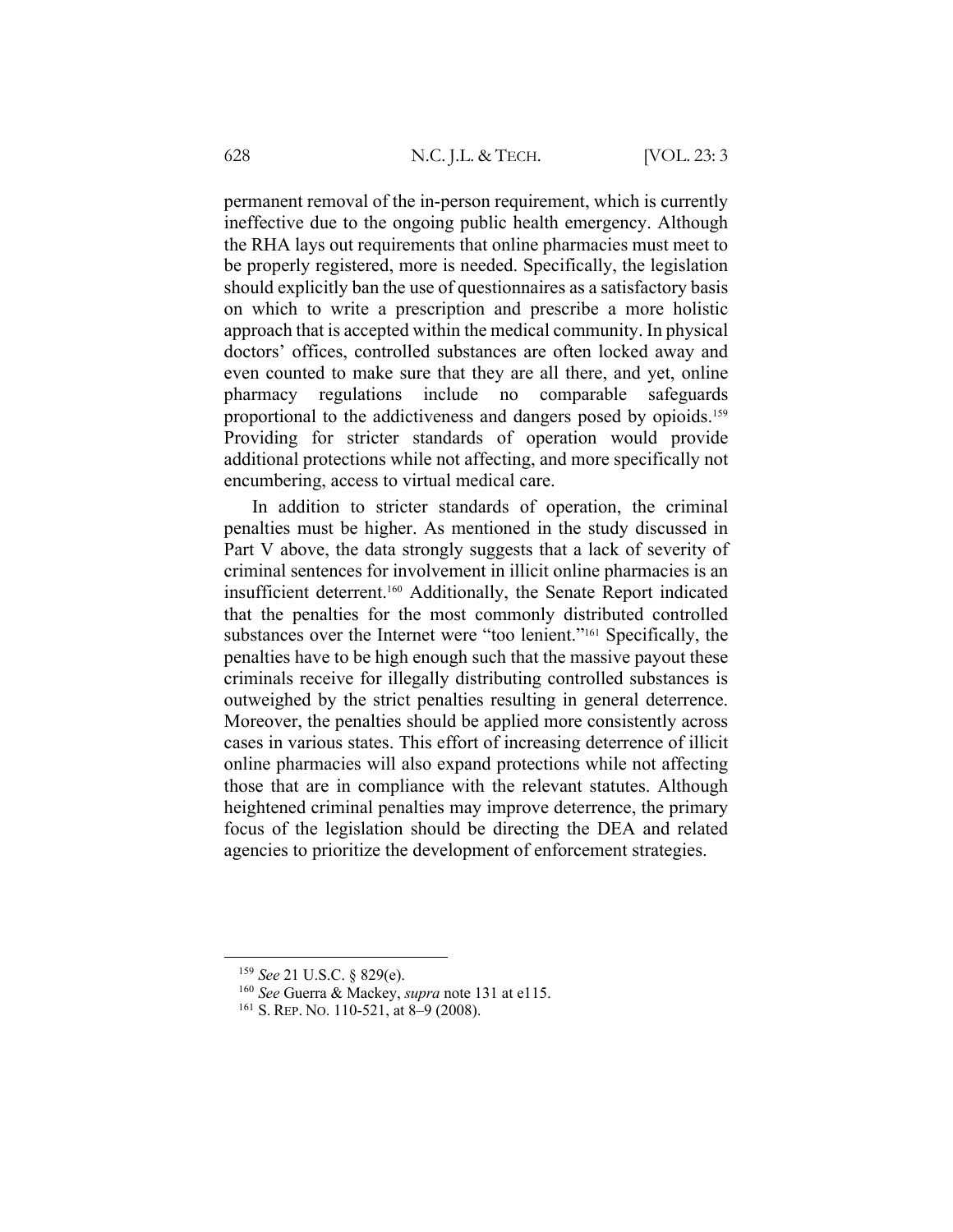# *C. The Preferable, Immediate Solution: Increasing Enforcement Through the DEA*

The DEA, and more specifically the DCD, is the best situated regulating body to immediately implement guidance that aims to maximize protections against illicit online pharmacies, while minimizing obstacles that inhibit access to virtual medical care to individuals who need it most. In fact, the mission statement of the Division aligns well with this framework, stating, "[t]he mission of DEA's [DCD] is to prevent, detect, and investigate the diversion of controlled pharmaceuticals and listed chemicals from legitimate sources while ensuring an adequate and uninterrupted supply for legitimate medical, commercial, and scientific needs."162 Furthermore, the ability to act more quickly than waiting for Congress, perhaps indefinitely, makes looking to this federal Agency for regulation and guidance the solution best tailored to the time-sensitive nature, given the immense danger produced by illicit online pharmacies.

The Attorney General has delegated broad, sweeping enforcement power to the DEA, which, in turn, has relied upon the DCD to regulate the distribution of controlled substances.<sup>163</sup> One tactic that has been deployed by the DEA as a means of investigation and enforcement includes federal agents submitting fabricated questionnaires.164 In 2006 and 2007, the DEA also enlisted wholesalers of controlled substances for their help by "pressur[ing] hydrocodone wholesalers to cease supplying the drug to pharmacies with abnormally high-volume ordering patterns."<sup>165</sup> Unfortunately, the aspect of anonymity poses a unique problem within the context of illicit online pharmacies that is difficult for the DEA to overcome.166 The Agency has attempted to track down the criminal

<sup>162</sup> U.S. Dep't of Just., *Program Description*, DIVERSION CONTROL DIV., https://www.deadiversion.usdoj.gov/prog\_dscrpt/index.html [https://perma.cc/ 2XR6-SXQ5] (last visited Mar. 7, 2022).

<sup>163</sup> *See supra* Part IV.A.

<sup>&</sup>lt;sup>164</sup> *See* U.S. v. Darji, 609 F. App'x 320, 324 (6<sup>th</sup> Cir. 2015).

<sup>165</sup> *Id.*

<sup>166</sup> *Internet Pharmacies: Federal Agencies and States Face Challenges Combating Rogue Sites, Particularly Those Abroad*, U.S. GOV'T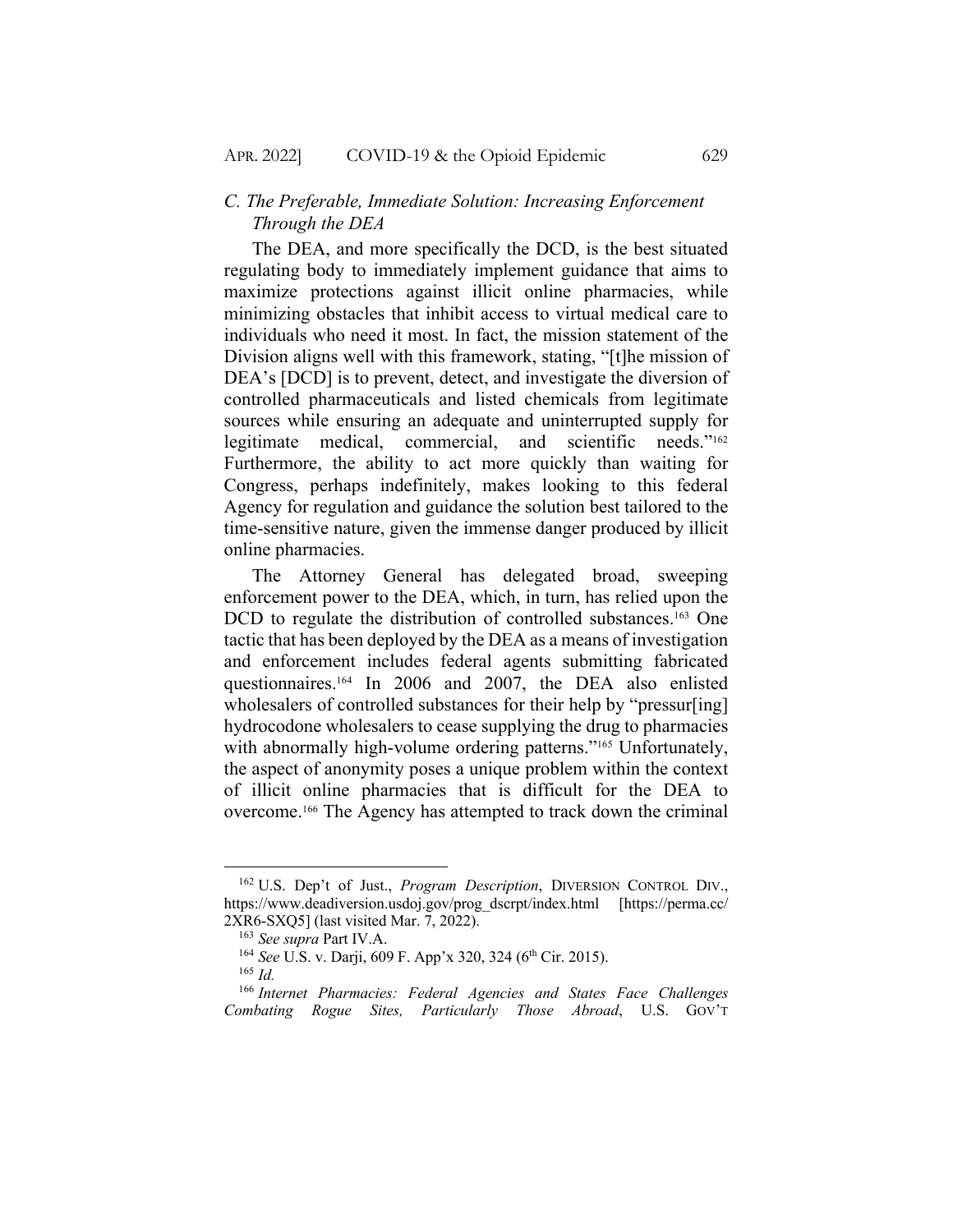masterminds behind these schemes, but information on the illicit pharmacies' websites is often false.<sup>167</sup>

One way to increase the effectiveness of DEA enforcement is to assemble a congressional commission, specifically a task force to develop ways to enhance enforcement. This effort may include the further development of artificial intelligence with the ability to recognize patterns of drug distributor content in limited data sets, such as user habits on the platform of Instagram, in order to locate similar content on the Internet.<sup>168</sup> This technology could be utilized to identify online pharmacies that are not in compliance with the regulations, flagging them for further investigation. As the cases discussed in Section IV above illustrate, these illicit online pharmacies often target customers through advertisements. Thus, delegating resources to investigate the search engines that are producing particular results could be effective.

Additionally, the DEA may need to utilize the expertise of other agencies. For example, the DEA could call upon the Federal Bureau of Investigation ("FBI") to utilize its resources as the "the lead federal agency for investigating cyber-attacks and intrusions"169 and the Central Intelligence Agency ("CIA") specifically to capitalize on its collection of foreign intelligence<sup>170</sup> to combat international illicit online pharmacies. By utilizing these agencies' resources, in addition to the DEA's, it may be possible to gather more evidence, allowing prosecutors to charge violators with negligent homicide, manslaughter, or murder.

ACCOUNTABILITY OFF. (July 2013), https://www.gao.gov/assets/gao-13-560.pdf [https://perma.cc/2THS-4ZXV].

 $^{167}$  *Id.* 

<sup>168</sup> Rebecca Heilweil, *AI Can Help Find Illegal Opioid Sellers Online. And Wildlife Traffickers. And Counterfeits.*, VOX (Jan. 21, 2020, 8:10 AM), https://www.vox.com/ recode/2020/1/21/21060680/opioids-artificial-intelligence-illegal-online-pharmacies [https://perma.cc/BQM2-AHGG].

<sup>&</sup>lt;sup>169</sup> See What We Investigate, FED. BUREAU OF INVESTIGATION https://www.fbi.gov/ investigate/cyber [https://perma.cc/H5H2-3GYY] (last visited Feb. 5, 2022)(explaining the FBI's capabilities).

<sup>170</sup> *See About CIA*, CENT. INTEL. AGENCY, https://www.cia.gov/about/ [https://perma.cc/J93W-G3SW] (last visited Feb. 5, 2022) (mentioning the CIA's data-collecting expertise).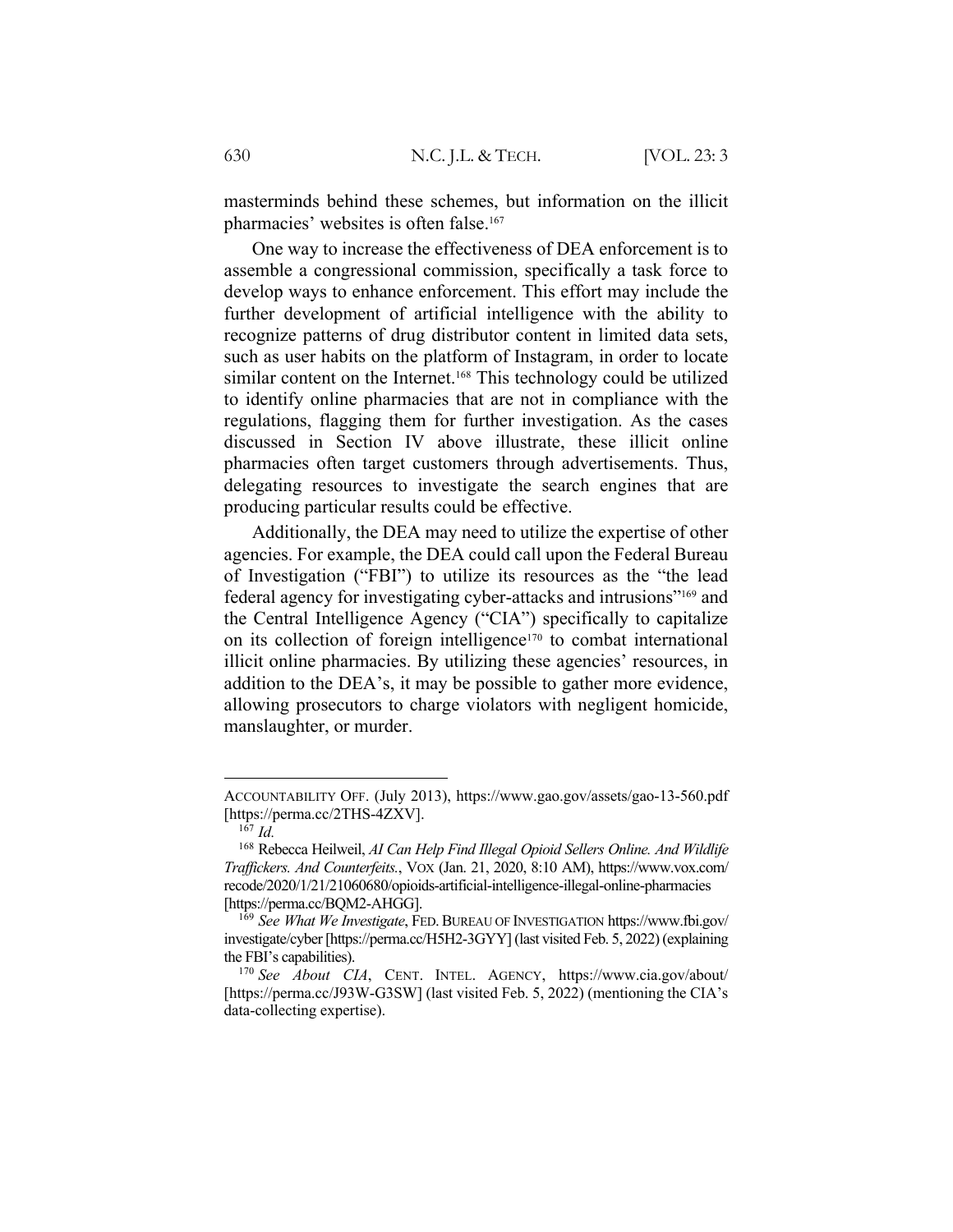On top of additional funding and resources delegated to support the DCD, the DEA can leverage its enforcement power to provide additional clarification of the ambiguous language of the governing statute by implementing a Know Your Customer ("KYC") standard. The governing statute defines a valid prescription as one "that is issued for a legitimate medical purpose in the usual course of professional practice."171 This ambiguity provides the DCD the opportunity to provide guidance on what "the usual course of professional practice" means within the niche area of online pharmacies. One possible route would be to implement a KYC standard that has been invoked by the Financial Crimes Enforcement Network (known as "FinCEN") and U.S. Securities and Exchange Commission to require financial institutions to "make efforts to prove the identity, suitability, and inherent risks of that individual in order to reduce fraud and abuse."172

Translated to the medical field, this standard would require doctors to take additional steps to gain a more holistic picture of patient health that is unobtainable in the questionnaires that are currently utilized on illicit online pharmacy websites. These steps may require physicians to obtain a patient's complete medical history from all providers, review that medical history with the patient, and make sure that there is not an abnormal number of refill requests for controlled substances.173 The application of the KYC standard to govern prescribing physicians and their patients would provide additional safeguards without placing undue burdens upon those patients who rely on virtual access to medical care.

In addition to investigation and enforcement of regulations, the DCD should also release additional reports and guidance documents to educate both pharmacists and potential consumers about illicit online pharmacies and what to do if they encounter one. A study conducted in 2021 revealed that out of the 347 pharmacist participants, 58% expressed a lack of confidence in counseling patients on how to identify online pharmacies that are operating

 $171$  21 U.S.C. § 829(e)(2)(A)(i).

<sup>172</sup> Basu & Bush, *supra* note 102.

<sup>173</sup> *See id.*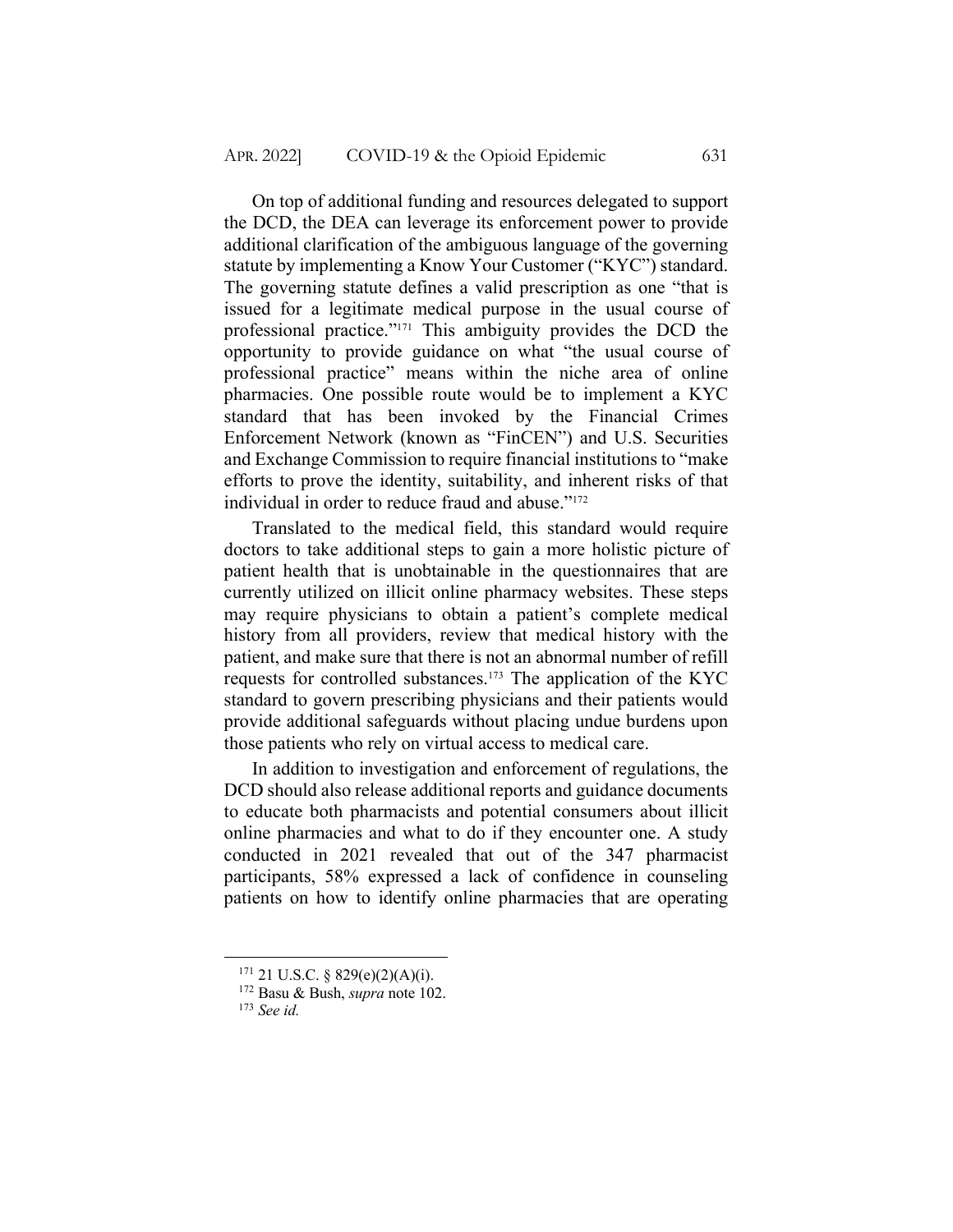illegally.174 Further, 75% of the pharmacists were not familiar with resources to help their patients "identify safe and legitimate online pharmacies."175 Thus, it is just as important to educate pharmacists as it is to educate the ultimate consumers of controlled substances.

Encouraging physicians to discuss where their patients may be getting drugs, making sure they are getting legitimate prescriptions from legal sources, and equipping them with the knowledge to do so is imperative. Although the DCD has a form to fill out on its website to report suspected illicit online pharmacies,<sup>176</sup> the website should also include additional educational materials related to these illegal operations under its listed resources. In conjunction with these efforts, education about the opioid epidemic itself is also crucial. Highlighting the addictiveness and danger that opioids cause and actively trying to discourage individuals from seeking opioids from illegal sources in the first place will help to at least make the illicit online pharmacy schemes less profitable.

Further, the DCD can utilize large corporations that play a role in such schemes to gain information into these complex criminal organizations.177 Companies, such as Google, and other entities, like the Post Office, are uniquely situated to identify or observe this illegal conduct and should thus bear a level of responsibility for policing online pharmacies, as suggested in Part V above. Since 2018, members of Congress have urged companies such as Google, Microsoft, Yahoo, and Pinterest to direct users only to legitimate pharmacies and prohibit searches of illicit drugs, "[r]equiring each platform to report to law enforcement when that platform receives information indicating that a company wants to advertise the use of or sale of illicit narcotics."178 Encouraging these corporations to flag

<sup>174</sup> John B. Hertig, *Evaluation of Pharmacists' Awareness of Illegal Online Pharmacies and Perceived Impact on Safe Access to Medicines*, 5 MED. ACCESS @ POINT CARE 1, 1 (2021), https://journals.sagepub.com/doi/full/10.1177/239920 26211005642 [https://perma.cc/Q2N4-MMZG].

<sup>175</sup> *Id.*

<sup>176</sup> *RX Abuse Online Reporting: Report Incident*, DIVERSION CONTROL DIV., https://apps.deadiversion.usdoj.gov/rxaor/spring/main?execution=e1s1 [https://perma.cc/VQ78-QV6T] (last visited Mar. 7, 2022).

<sup>177</sup> *See id.*

<sup>178</sup> *Grassley, Feinstein, Colleagues Urge Tech Companies to Clamp Down on Illegal Online Drug Sales and Advertising*, CHUCK GRASSLEY (Feb. 22, 2018),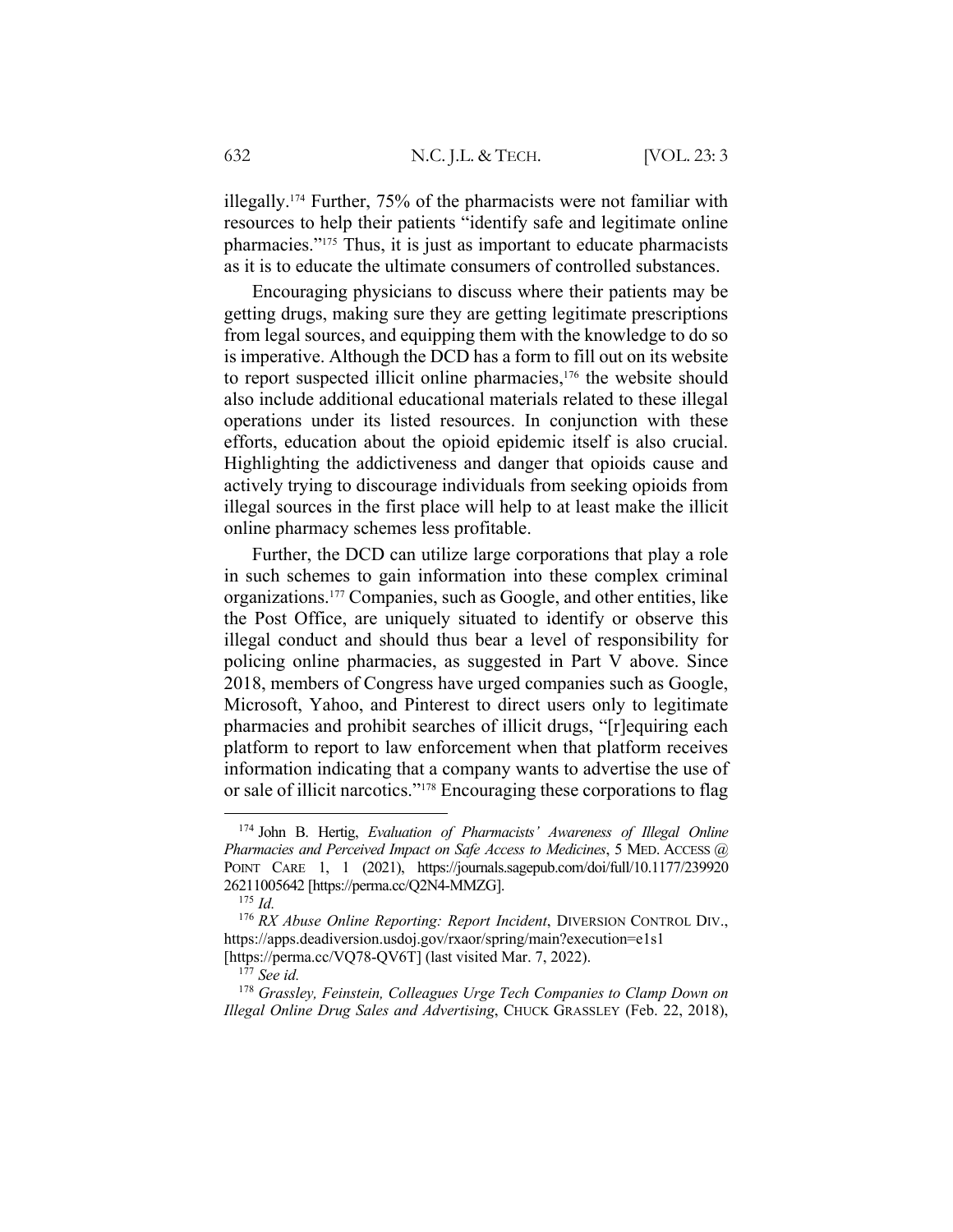this specific type of criminal conduct and report it to the appropriate authorities should be a goal of the DCD's enforcement efforts. 179

Before the passage of the RHA, the DEA urged Congress that increased enforcement was not enough and that the dangers posed by illicit online pharmacies distributing controlled substances required legislative action.180 Even today, legislative action from Congress should still be encouraged in conjunction with relying upon the DEA and the DCD in the fight against illicit online pharmacies.

#### **VII. CONCLUSION**

The COVID-19 pandemic has accelerated the development of an increasingly virtual world.181 Schools have been taught remotely at all levels of academia, families open presents for holidays on video calls, and remote workers show no signs of returning to the office. Within this virtual universe, telemedicine has become a vital platform for the administration of medical care, given the ongoing opioid epidemic. Despite its many benefits, the rapid shift to telemedicine has created the perfect breeding ground for illicit online pharmacies to take root and develop into complex criminal

https://www.grassley.senate.gov/news/news-releases/grassley-feinsteincolleagues-urge-tech-companies-clamp-down-illegal-online-drug [https://perma.cc/7939-9MDG].

<sup>179</sup> *See* 21 C.F.R. §§ 1300, 1301, 1304 (2009); *see also Implementation of the*  Ryan Haight Online Pharmacy Consumer Protection Act of 2008, DEP'T JUST. (Apr. 6, 2009), https://www.deadiversion.usdoj.gov/fed\_regs/rules/2009/fr0 406.pdf#search=illicit%20online%20pharmacies [https://perma.cc/J6RN-TSU7] ("[N]ew criminal offense added by the Act is 21 U.S.C.  $843(c)(2)(A)$ . This provision expressly prohibits using the Internet to advertise illegal transactions in controlled substances. Specifically, this provision states: It shall be unlawful for any person to knowingly or intentionally use the Internet, or cause the Internet to be used, to advertise the sale of, or to offer to sell, distribute, or dispense, a controlled substance where such sale, distribution, or dispensing is not authorized by [the CSA] or by the Controlled Substances Import and Export Act.").

<sup>180</sup> S. REP. NO. 110-521, at 8–9 (2008).

<sup>181</sup> *See How COVID-19 Has Pushed Companies Over the Technology Tipping Point—and Transformed Business Forever*, MCKINSEY & CO. (Oct. 5, 2020), https://www.mckinsey.com/business-functions/strategy-and-corporatefinance/our-insights/how-covid-19-has-pushed-companies-over-the-technologytipping-point-and-transformed-business-forever [https://perma.cc/YJR4-A79H].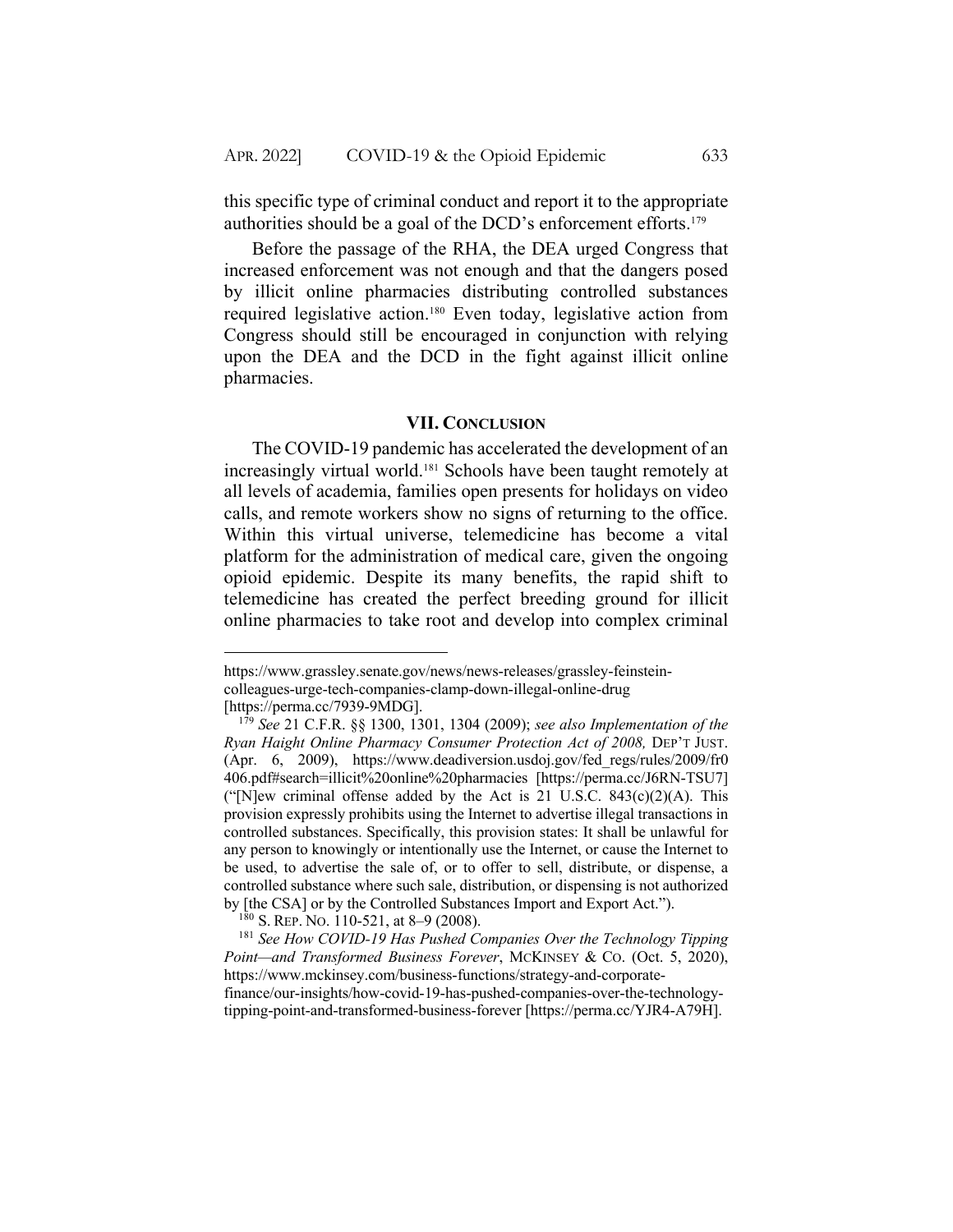enterprises. These illicit online pharmacies provide a way for individuals to find a website, complete a questionnaire that is not reviewed in any meaningful way, and receive opioids right on their front step without ever interacting with a physician.

Given the rapid development in technology that has made these illicit online pharmacies possible, it is imperative to have standardized regulation of the distribution of opioids and other controlled substances that accounts for these developments and appreciates the severity of potential consequences. The RHA was designed to amend the CSA to account for online pharmacies but has not achieved its aims. Controlled substance use is still rampant. The RHA's requirement of an in-person evaluation has been circumvented by the declaration of COVID-19 as a public health emergency, providing cause for reevaluating the provision's inclusion in future legislation.

More must be done to maximize protections against illicit online pharmacies. This goal cannot be viewed in isolation but rather must always be balanced against the social cost of placing obstacles that unintentionally prevent access to necessary, virtual medical care. There must be stricter standards of operation that ban the use of questionnaires and prescribe requirements in alignment with generally accepted medical practice. There must also be stricter penalties, but most importantly, there needs to be attention, time, and money diverted towards the development of enforcement strategies developed by the DCD of the DEA and members of a designated task force.

Federal legislation is desirable since telemedicine and online pharmacies transcend state borders. Congress is uniquely situated to standardize the regulation across all states. Although the legislation process at the federal level can be lengthy, it is still the preferable solution given the potential devastating consequences of Congress's failure to act.

If Congress is not receptive to the idea of passing such legislation, a second option is to create a State Model Legislation and encourage its adoption by individual states. This Model Legislation will help address some of the most immediate concerns and may also capture Congress's attention. Ultimately, however, the